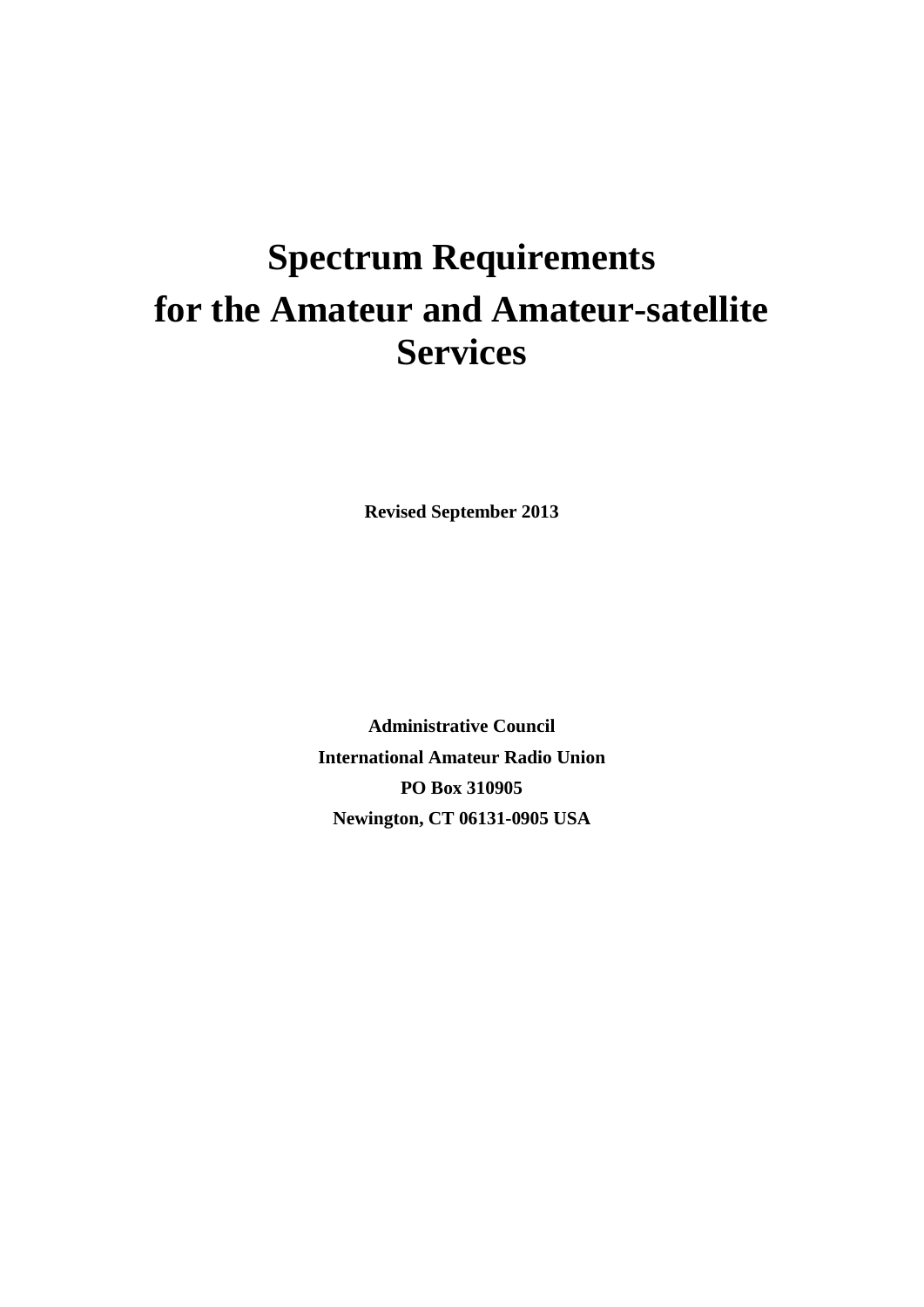| Spectrum Requirements for the                 | Page 2 |                |
|-----------------------------------------------|--------|----------------|
| <b>Amateur and Amateur-Satellite Services</b> |        | September 2013 |

# **Contents**

### Page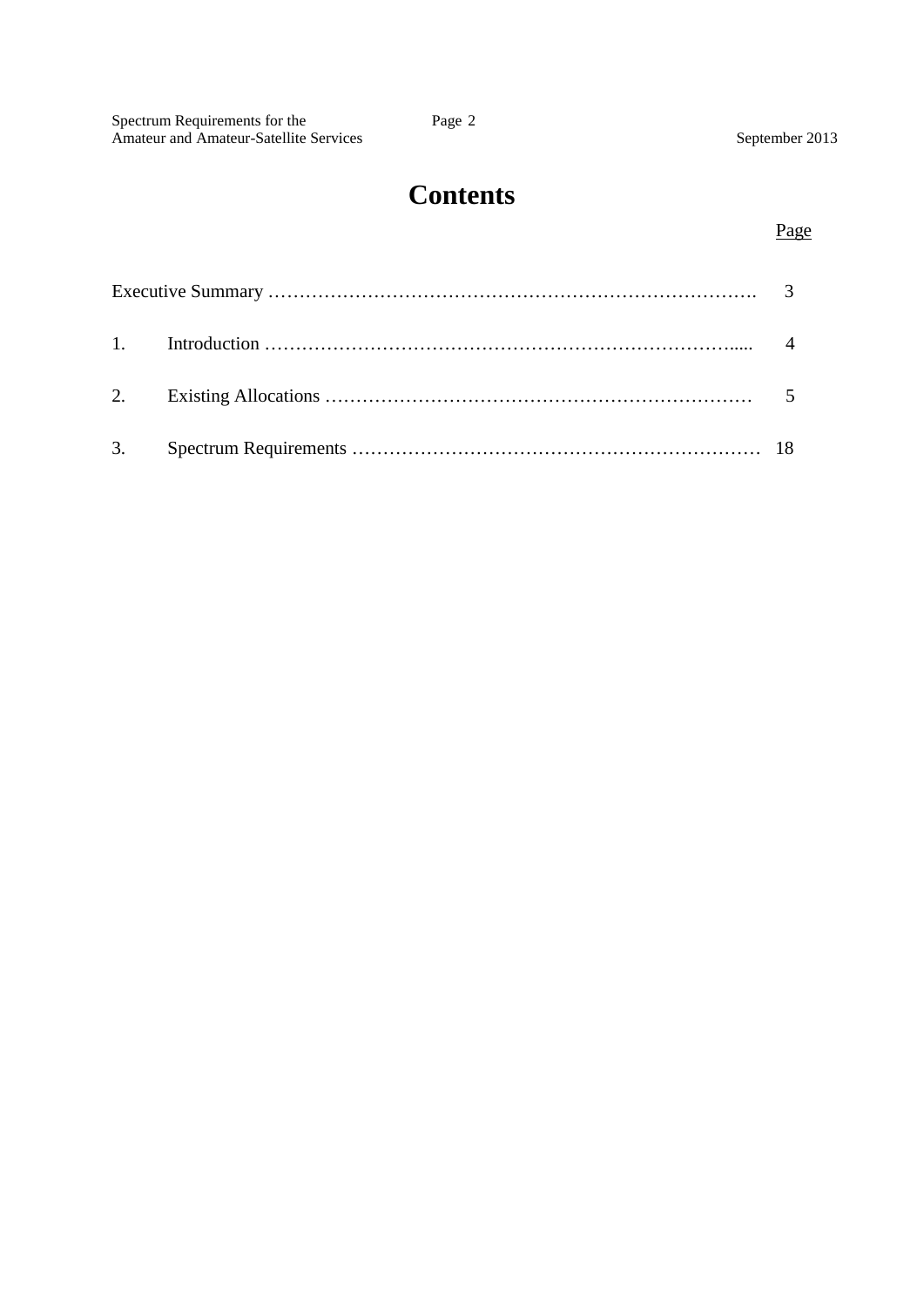# **Executive Summary**

Spectrum is the lifeblood of Amateur Radio. As a result of work of the International Amateur Radio Union and its Member Societies since 1925, the Amateur and Amateur-Satellite Services have a number of small frequency bands scattered throughout the radiofrequency spectrum. The IARU objective is to protect these allocations, promote their continued use and pursue modest amounts of additional spectrum to satisfy dynamic requirements.

The most recent allocation action was that the 2012 World Radiocommunication Conference made a worldwide secondary allocation of the medium-frequency band 472-479 kHz to the Amateur Service subject to certain footnotes. IARU achieved an agenda item for WRC-15 of a possible secondary allocation around 5.3 MHz.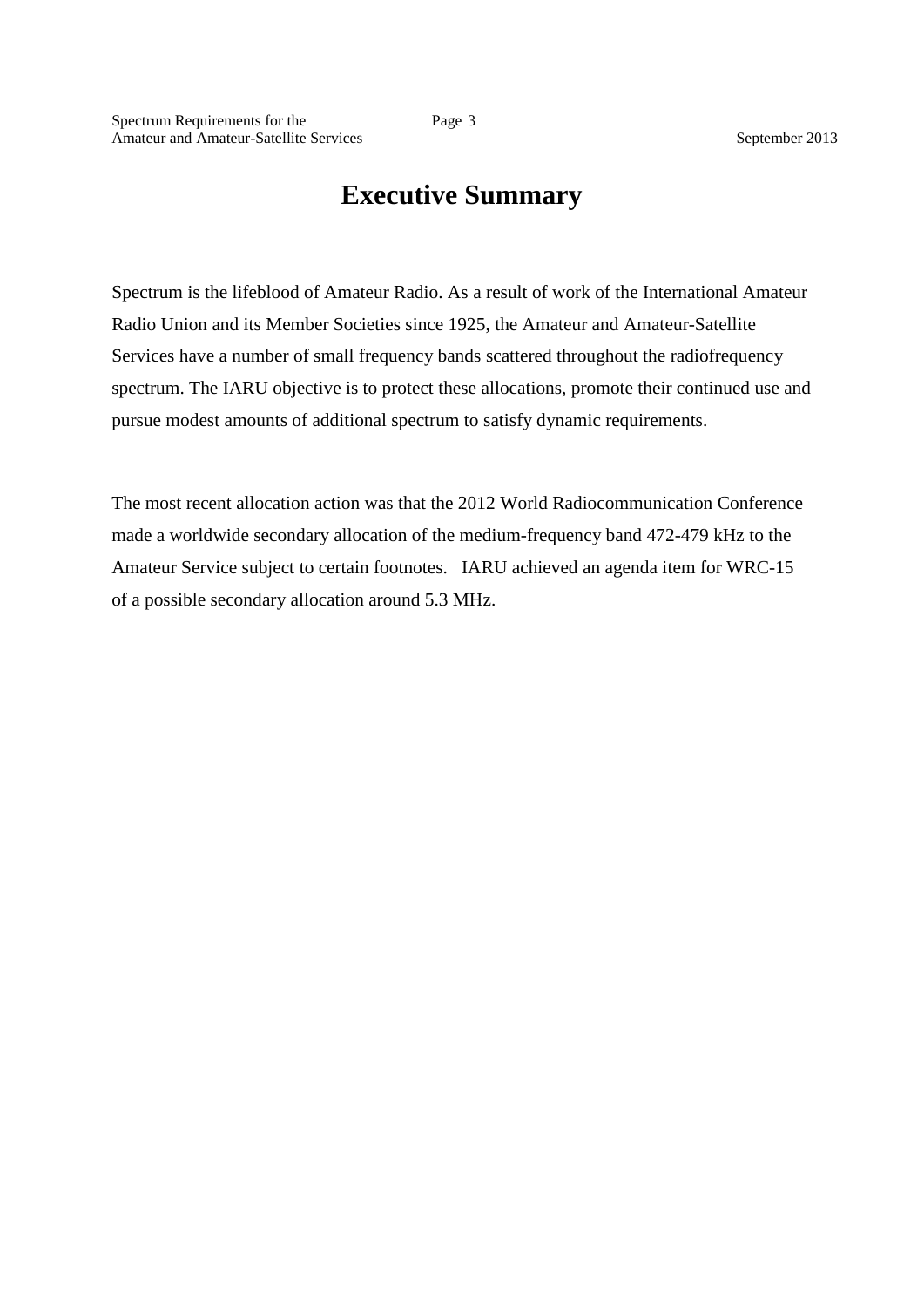# **1. Introduction**

On an ongoing basis beginning in July 1990, the International Amateur Radio Union (IARU) Administrative Council, starting from decisions taken at the regional conferences of the three regional organizations of the IARU, has identified the present and anticipated future requirements for radio spectrum allocations to the Amateur and Amateur-Satellite Services. These requirements are identified so that they may be taken into account in the formulation of national policies with respect to proposed and possible future international allocations conferences.

The position of the IARU on behalf of the worldwide Amateur and Amateur-Satellite Services takes into account the following factors, among others:

1.1. There are presently nearly three million licensed Amateur Radio stations. Changes to Article 25 of the international Radio Regulations made at WRC-03, particularly deletion of the treaty obligation for Morse code, have had a positive effect on growth of these services.

1.2. The number and variety of modes of emission used by radio amateurs also are expanding greatly, creating internal pressures within the Amateur Services for their accommodation along with established modes such as single-sideband telephony and manual Morse telegraphy (CW) operations. These newer modes include digital voice, data and image. Their use improves the efficiency of amateur operations, but also increases the popularity of Amateur Radio and therefore the amount of congestion.

1.3. Spectrum-efficient modes such as single-sideband telephony, which has been in widespread use in the amateur service for more than fifty years, already are employed almost universally in the amateur services. Opportunities for additional spectrum efficiency in amateur operation at MF and HF are limited at present.

1.4. As the amateur services migrate to digital emissions, particularly at VHF and higher, amateurs are adopting technologies that permit higher data rates for the same reasons as other radio services. This is leading to greater utilization of existing allocations for digital voice and data.

1.5. While sharing with some other services in some parts of the spectrum is a practical and viable solution for improved utilization of the spectrum, sharing with the Amateur Services as a solution to spectrum congestion in other services is limited by factors such as: the widespread geographic distribution of amateur stations, the variety of emissions used by amateur stations, and the relatively low signal levels that amateurs employ.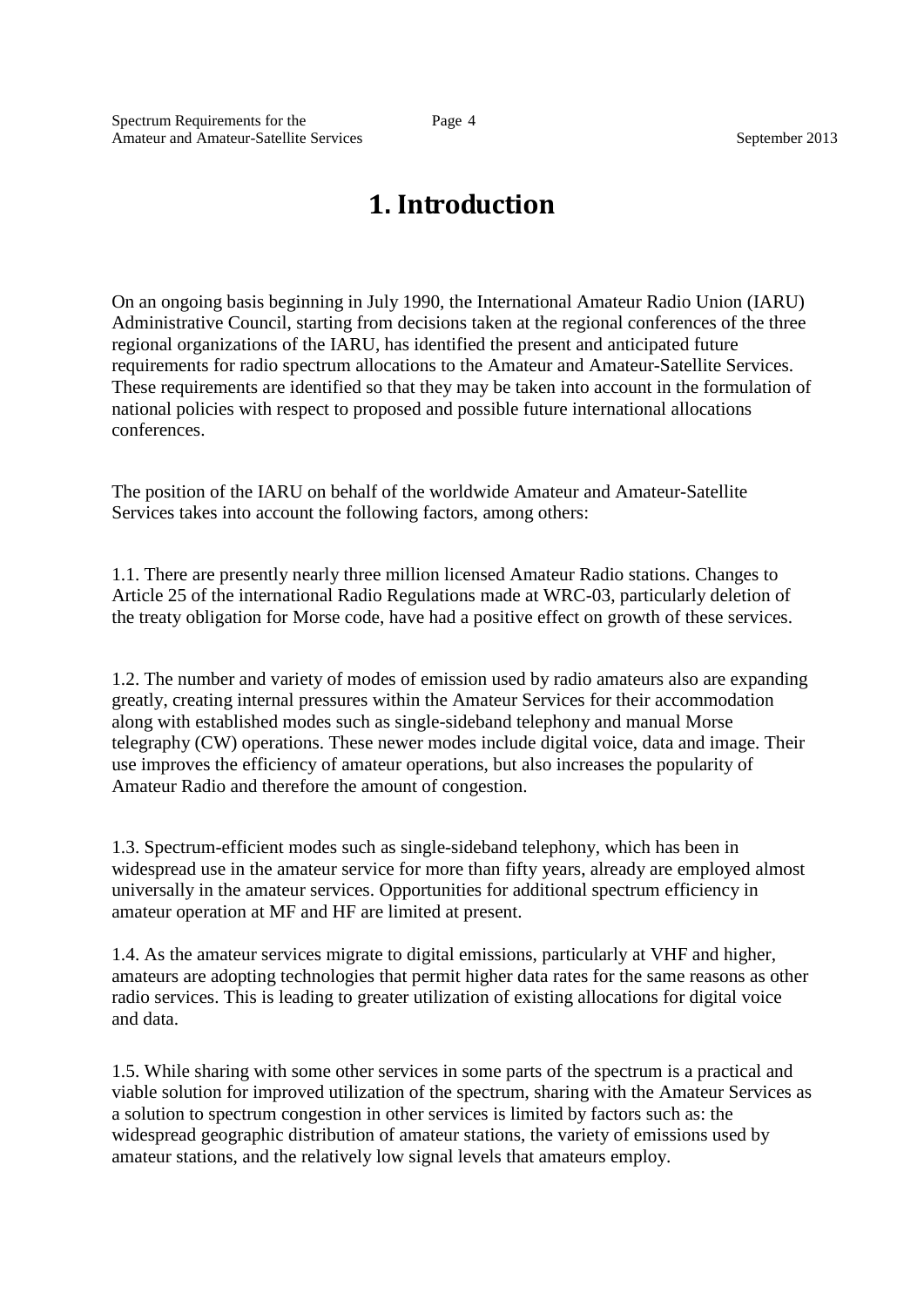# **2. Existing Allocations**

The following excerpts from the international Table of Frequency Allocations include only selected footnotes. The amateur services have a continuing requirement for these allocations.

#### **2.1 2200 m (135.7-137.8 kHz)**

| <b>Allocation to services</b> |                        |                        |
|-------------------------------|------------------------|------------------------|
| <b>Region 1</b>               | <b>Region 2</b>        | <b>Region 3</b>        |
| 135.7-137.8                   | 135.7-137.8            | 135.7-137.8            |
| <b>FIXED</b>                  | <b>FIXED</b>           | <b>FIXED</b>           |
| <b>MARITIME MOBILE</b>        | <b>MARITIME MOBILE</b> | <b>MARITIME MOBILE</b> |
| Amateur 5.67A                 | Amateur 5.67A          | <b>RADIONAVIGATION</b> |
|                               |                        | Amateur 5.67A          |
|                               |                        |                        |
| 5.64 5.67 5.67B               | 5.64                   | 5.64 5.67B             |

This band was newly allocated to the Amateur Service at WRC-07 and is used for medium and long-range low-frequency experimentation within the 1 W e.i.r.p. limitation in No. **5.67A**.

#### **2.2 630 m (472-479 kHz)**

| <b>Allocation to services</b>          |                 |                 |  |
|----------------------------------------|-----------------|-----------------|--|
| <b>Region 1</b>                        | <b>Region 2</b> | <b>Region 3</b> |  |
| 472-479                                |                 |                 |  |
| <b>MARITIME MOBILE 5.79</b>            |                 |                 |  |
| Amateur 5.80A                          |                 |                 |  |
| Aeronautical radionavigation 5.77 5.80 |                 |                 |  |
|                                        |                 |                 |  |
| 5.72 5.82 5.80B                        |                 |                 |  |

This medium-frequency band was newly allocated to the Amateur Service at WRC-12 and is used for medium and long-range experimentation within the e.i.r.p. limitations in No. **5.80A**. The international allocation came into force on 1 January 2013 but is subject to domestic implementation by administrations.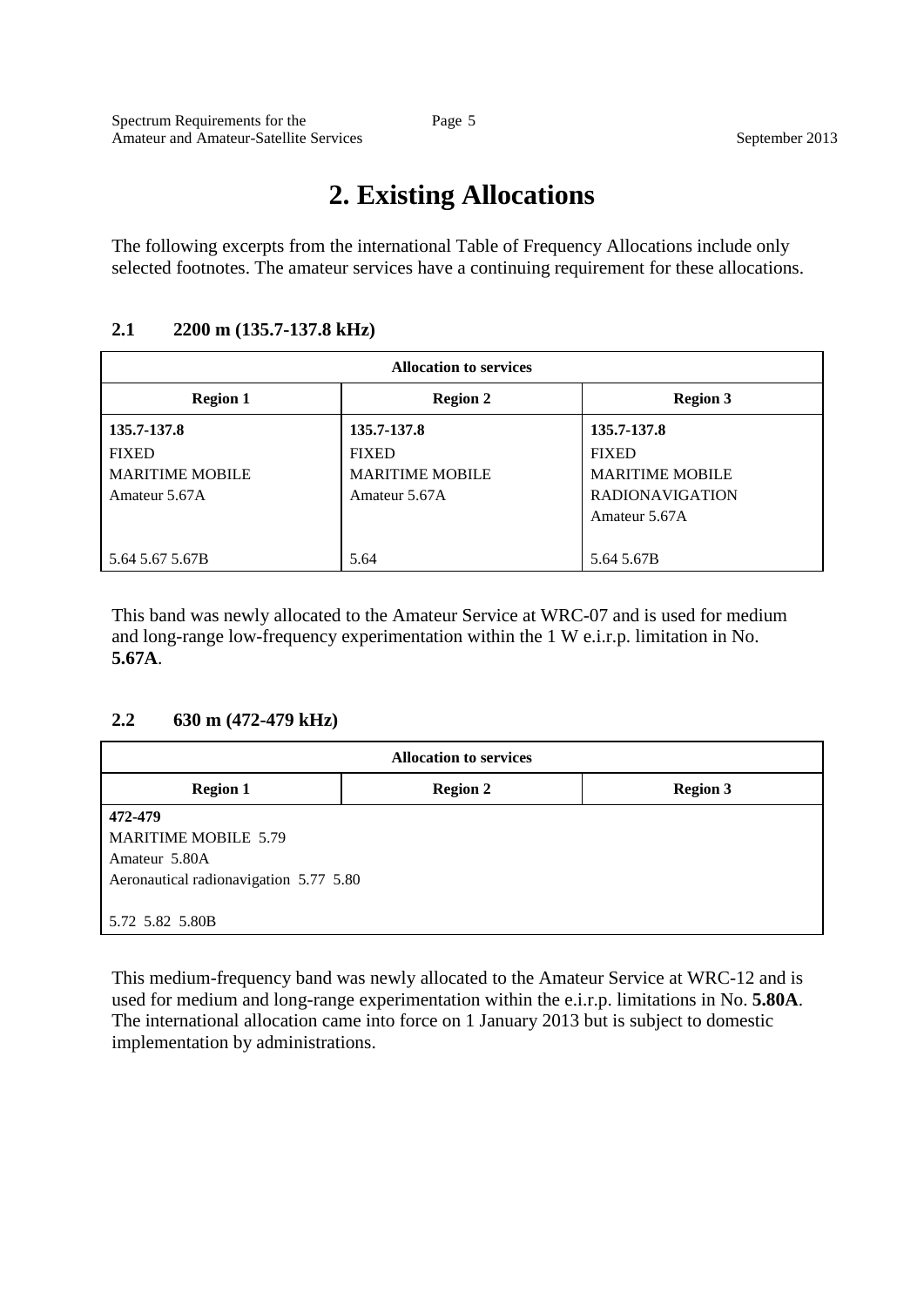#### **2.3 160 m (1800-2000 kHz)**

| <b>Allocation to services</b> |                                             |                                         |  |
|-------------------------------|---------------------------------------------|-----------------------------------------|--|
| <b>Region 1</b>               | <b>Region 2</b>                             | <b>Region 3</b>                         |  |
| 1 800-1 810                   | 1800-1850                                   | 1 800-2 000                             |  |
| <b>RADIOLOCATION</b><br>5.93  | <b>AMATEUR</b>                              | <b>AMATEUR</b><br><b>FIXED</b>          |  |
| 1 810-1 850<br><b>AMATEUR</b> |                                             | MOBILE except aeronautical<br>mobile    |  |
| 5.98 5.99 5.100 5.101         |                                             | <b>RADIONAVIGATION</b><br>Radiolocation |  |
| 1850-2000                     | 1850-2000                                   |                                         |  |
| <b>FIXED</b>                  | <b>AMATEUR</b>                              |                                         |  |
| MOBILE except aeronautical    | <b>FIXED</b>                                |                                         |  |
| mobile                        | <b>MOBILE</b> except aeronautical<br>mobile |                                         |  |
|                               | <b>RADIOLOCATION</b>                        |                                         |  |
|                               | <b>RADIONAVIGATION</b>                      |                                         |  |
| 5.92 5.96 5.103               | 5.102                                       | 5.97                                    |  |

This band's propagation characteristics allow short-range communications during daytime hours, and medium and long-range communications during night-time hours. It is particularly useful during sunspot minima, when the maximum usable frequency (MUF) is below 3500 kHz.

#### **2.4 80 m (3500-4000 kHz)**

| <b>Allocation to services</b> |                                   |                            |  |
|-------------------------------|-----------------------------------|----------------------------|--|
| <b>Region 1</b>               | <b>Region 2</b>                   | <b>Region 3</b>            |  |
| 3 500-3 800                   | 3 500-3 750                       | 3 500-3 900                |  |
| <b>AMATEUR</b>                | <b>AMATEUR</b>                    | <b>AMATEUR</b>             |  |
| <b>FIXED</b>                  |                                   | <b>FIXED</b>               |  |
| MOBILE except aeronautical    |                                   | <b>MOBILE</b>              |  |
| mobile                        | 5.119                             |                            |  |
| 5.92                          | 3750-4000                         |                            |  |
| 3 800-3 900                   | <b>AMATEUR</b>                    |                            |  |
| <b>FIXED</b>                  | <b>FIXED</b>                      |                            |  |
| AERONAUTICAL MOBILE (OR)      | <b>MOBILE</b> except aeronautical |                            |  |
| <b>LAND MOBILE</b>            | mobile $(R)$                      |                            |  |
| 3 900-3 950                   |                                   | 3 900-3 950                |  |
| AERONAUTICAL MOBILE (OR)      |                                   | <b>AERONAUTICAL MOBILE</b> |  |
| 5.123                         |                                   | <b>BROADCASTING</b>        |  |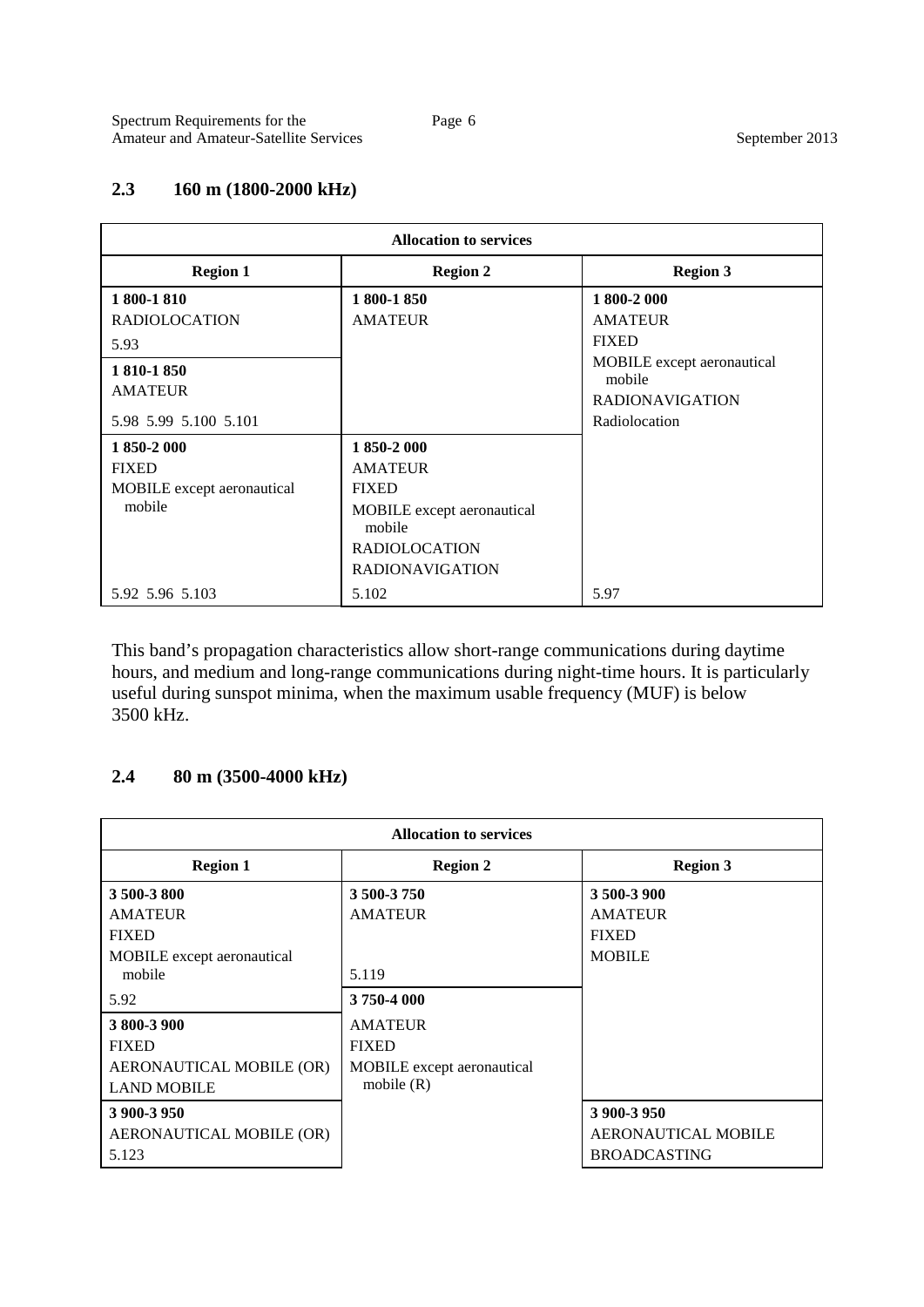| Spectrum Requirements for the<br><b>Amateur and Amateur-Satellite Services</b> | Page 7 |                     | September 2013 |
|--------------------------------------------------------------------------------|--------|---------------------|----------------|
| 3 950-4 000                                                                    |        | 3 950-4 000         |                |
| <b>FIXED</b>                                                                   |        | <b>FIXED</b>        |                |
| <b>BROADCASTING</b>                                                            |        | <b>BROADCASTING</b> |                |

5.122 5.125 5.126

This band is used for contacts over distances of up to 500 km during the day, and for distances of 2 000 km and more at night. It is heavily used during communications emergencies.

**2.5 40 m (7000-7300 kHz)** (Amateur allocation of 7100-7200 kHz in Regions 1 and 3 is in force since 29 March 2009)

| <b>Allocation to services</b>      |                                                                  |                                    |
|------------------------------------|------------------------------------------------------------------|------------------------------------|
| <b>Region 1</b>                    | <b>Region 2</b>                                                  | <b>Region 3</b>                    |
| 7 000-7 100                        | <b>AMATEUR</b><br><b>AMATEUR-SATELLITE</b><br>5.140 5.141 5.141A |                                    |
| 7 100-7 200                        | <b>AMATEUR</b><br>5.141A 5.141B                                  |                                    |
| 7 200-7 300<br><b>BROADCASTING</b> | 7 200-7 300<br><b>AMATEUR</b><br>5.142                           | 7 200-7 300<br><b>BROADCASTING</b> |

The 7 MHz band is heavily used 24 hours each day. During daylight hours, the band carries the bulk of amateur sky wave communication over distances of less than 1300 km.

#### **2.6 30 m (10100-10150 kHz)**

| <b>Allocation to services</b> |                 |                 |
|-------------------------------|-----------------|-----------------|
| <b>Region 1</b>               | <b>Region 2</b> | <b>Region 3</b> |
| 10 100-10 150                 | <b>FIXED</b>    |                 |
|                               | Amateur         |                 |

This band is in use 24 hours each day, as a bridge between the 7 MHz and 14 MHz bands.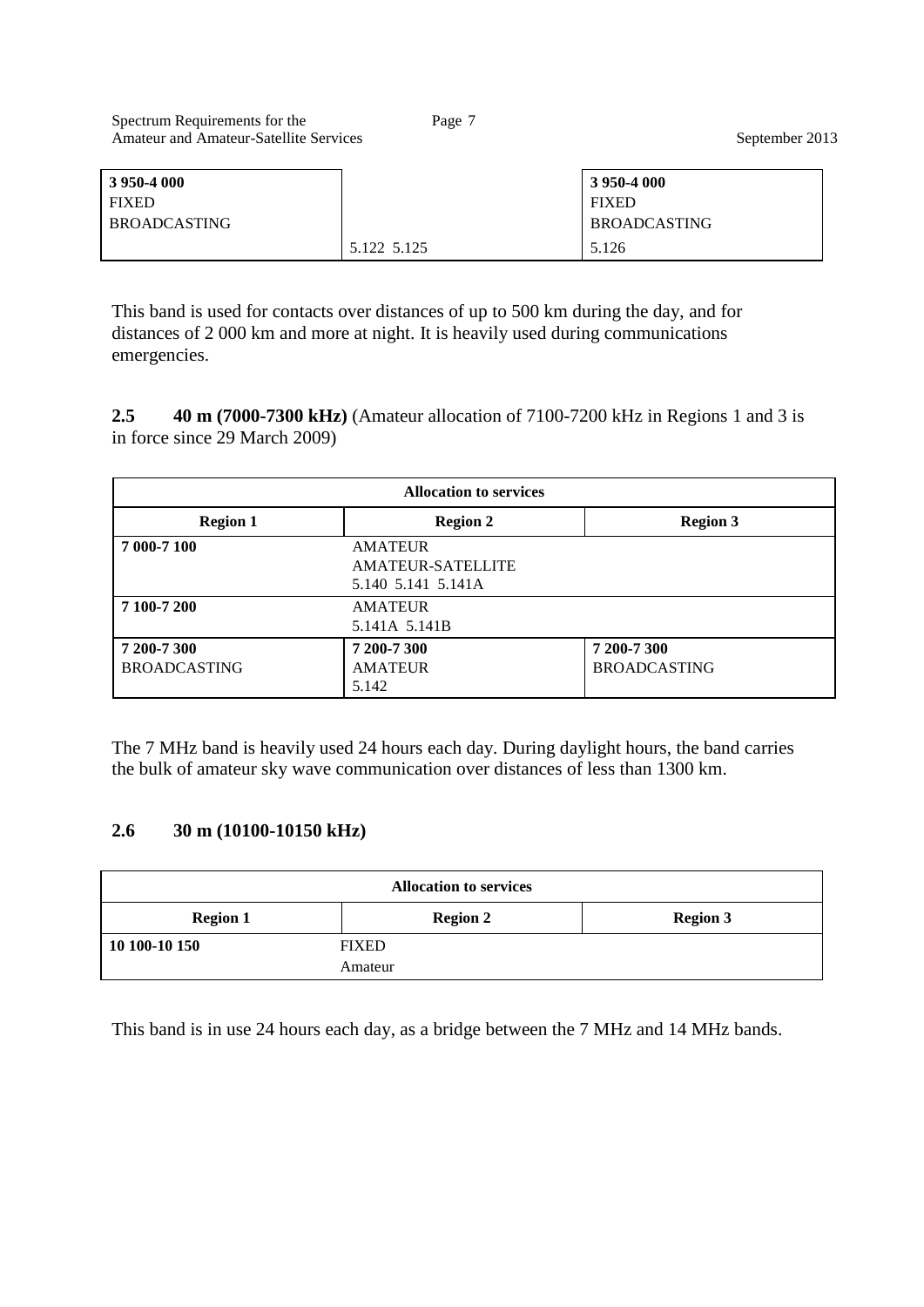## **2.7 20 m (14000-14350 kHz)**

| <b>Allocation to services</b> |                          |                 |
|-------------------------------|--------------------------|-----------------|
| <b>Region 1</b>               | <b>Region 2</b>          | <b>Region 3</b> |
| 14 000-14 250                 | <b>AMATEUR</b>           |                 |
|                               | <b>AMATEUR-SATELLITE</b> |                 |
| 14 250-14 350                 | AMATEUR                  |                 |
|                               | 5.152                    |                 |

This is the most popular band for international amateur communications.

## **2.8 17 m (18068-18168 kHz)**

| <b>Allocation to services</b> |                          |                 |
|-------------------------------|--------------------------|-----------------|
| <b>Region 1</b>               | <b>Region 2</b>          | <b>Region 3</b> |
| 18 068-18 168                 | <b>AMATEUR</b>           |                 |
|                               | <b>AMATEUR-SATELLITE</b> |                 |
|                               | 5.154                    |                 |

This band is used as an alternative to 14 MHz which is often congested with traffic.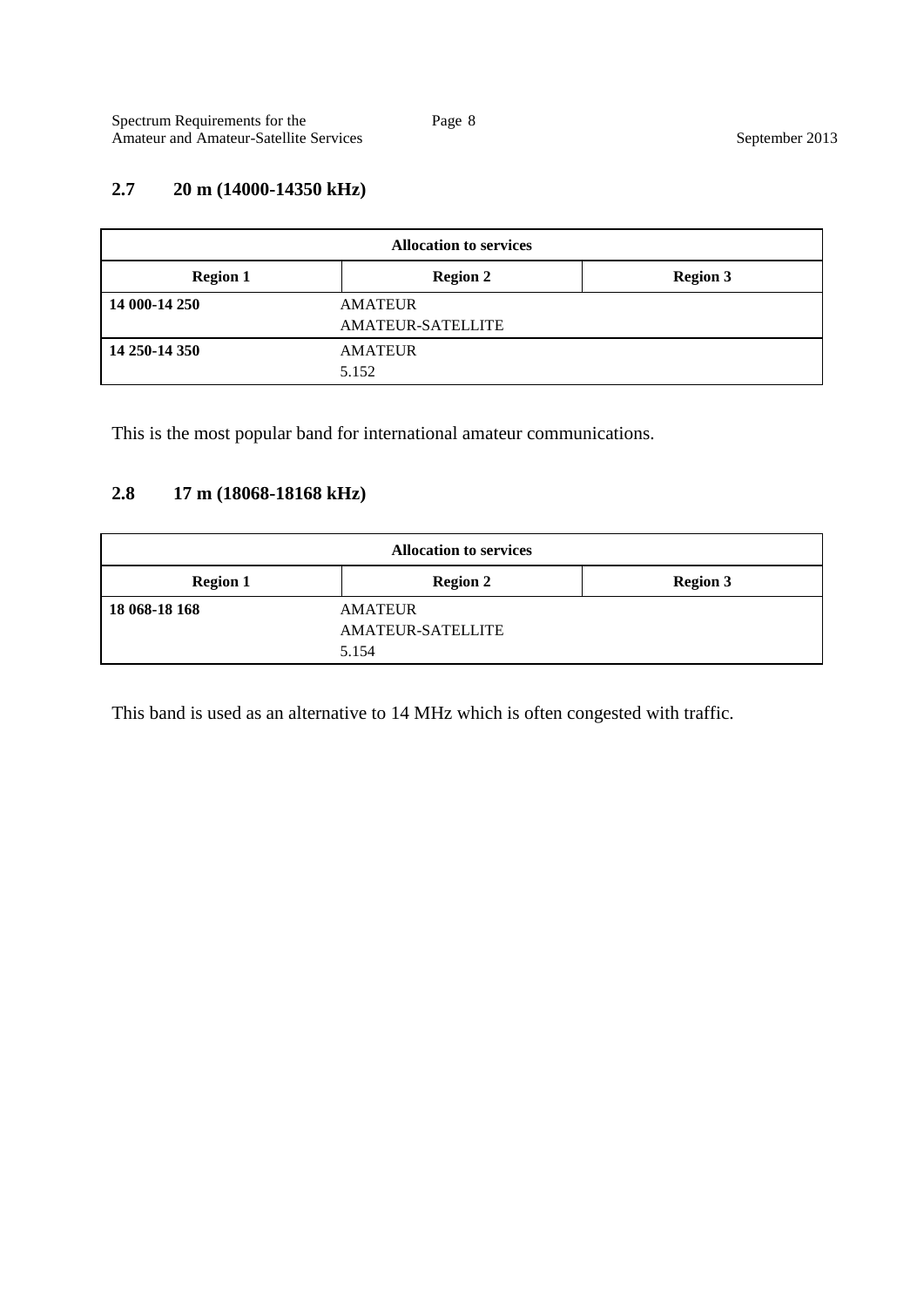#### **2.9 15 m (21000-21450 kHz)**

| <b>Allocation to services</b> |                                     |                 |
|-------------------------------|-------------------------------------|-----------------|
| <b>Region 1</b>               | <b>Region 2</b>                     | <b>Region 3</b> |
| 21 000-21 450                 | <b>AMATEUR</b><br>AMATEUR-SATELLITE |                 |

This band is used particularly during the daytime and when sunspot activity is high.

### **2.10 12 m (24890-24990 kHz)**

| <b>Allocation to services</b>                         |                |  |
|-------------------------------------------------------|----------------|--|
| <b>Region 3</b><br><b>Region 2</b><br><b>Region 1</b> |                |  |
| 24 890-24 990                                         | <b>AMATEUR</b> |  |
| <b>AMATEUR-SATELLITE</b>                              |                |  |

This band is used particularly during the daytime and when sunspot activity is high.

#### **2.11 10 m (28-29.7 MHz)**

| <b>Allocation to services</b>                         |                |  |  |
|-------------------------------------------------------|----------------|--|--|
| <b>Region 3</b><br><b>Region 1</b><br><b>Region 2</b> |                |  |  |
| 28-29.7                                               | <b>AMATEUR</b> |  |  |
| <b>AMATEUR-SATELLITE</b>                              |                |  |  |

This band is used particularly during the daytime and when sunspot activity is high.

#### **2.12 6 m (50-54 MHz)**

| <b>Allocation to services</b>                         |          |          |
|-------------------------------------------------------|----------|----------|
| <b>Region 2</b><br><b>Region 1</b><br><b>Region 3</b> |          |          |
| 47-68<br><b>BROADCASTING</b>                          | $\cdots$ | $\cdots$ |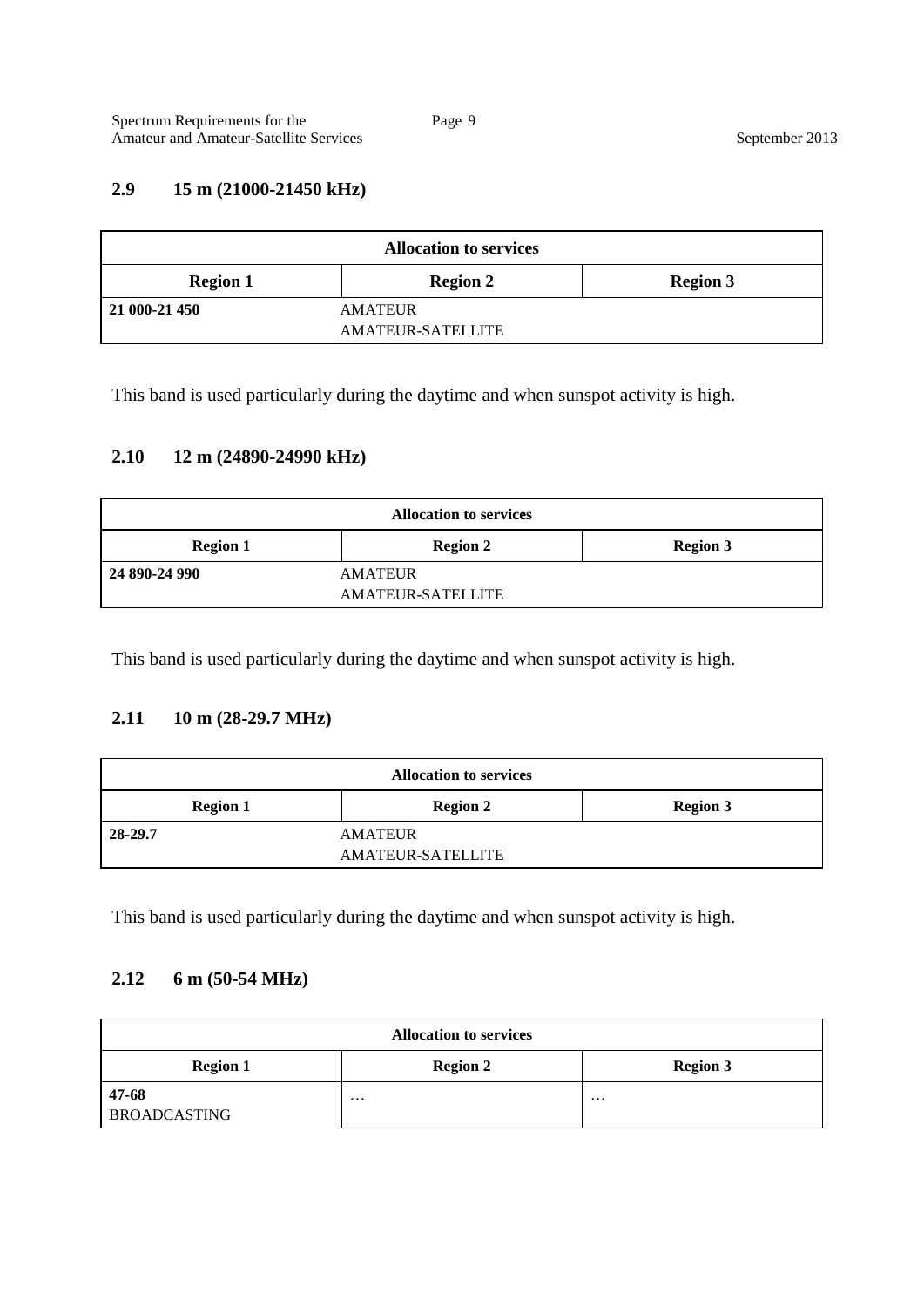|                                         | 50-54<br><b>AMATEUR</b><br>5.162A 5.166 5.167 5.167A 5.168 5.170 |          |
|-----------------------------------------|------------------------------------------------------------------|----------|
| 5.162A 5.163 5.164 5.165<br>5.169 5.171 | $\cdots$                                                         | $\cdots$ |

This band is used for local communication at all times, including telecommand of objects such as models. Ionospheric and tropospheric scatter and meteor burst propagation are used for distances up to 2 000 km, often using digital protocols specifically developed for these purposes. Sporadic E is a frequent occurrence at certain times of the year, including intercontinental communication via multi-hop paths. Intercontinental communication via the F layer is possible during periods of exceptionally high solar activity. Digital signal processing has made Earth-Moon-Earth communication practical at this order of frequency.

## **2.13 2 m (144-148 MHz)**

| <b>Allocation to services</b>                                         |                                    |                                                                     |
|-----------------------------------------------------------------------|------------------------------------|---------------------------------------------------------------------|
| <b>Region 1</b>                                                       | <b>Region 2</b>                    | <b>Region 3</b>                                                     |
| 144-146<br><b>AMATEUR</b><br><b>AMATEUR-SATELLITE</b><br>5.216        |                                    |                                                                     |
| 146-148<br><b>FIXED</b><br>MOBILE except aeronautical<br>mobile $(R)$ | 146-148<br><b>AMATEUR</b><br>5.217 | 146-148<br><b>AMATEUR</b><br><b>FIXED</b><br><b>MOBILE</b><br>5.217 |

This band is heavily used throughout the world for short-range communications including the use of repeaters. It is also used for Earth-Moon-Earth communications and is one of the most heavily used for amateur satellite operations. Along with the 70 cm band it is most extensively used for local emergency and disaster communications.

#### **2.14 1.25 m (220-225 MHz)**

| <b>Allocation to services</b>  |                   |                 |
|--------------------------------|-------------------|-----------------|
| <b>Region 1</b>                | <b>Region 2</b>   | <b>Region 3</b> |
| 174-223<br><b>BROADCASTING</b> | $\cdot\cdot\cdot$ | $\cdots$        |
|                                | $\cdot\cdot\cdot$ |                 |
| 5.235 5.237 5.243              | 220-225           |                 |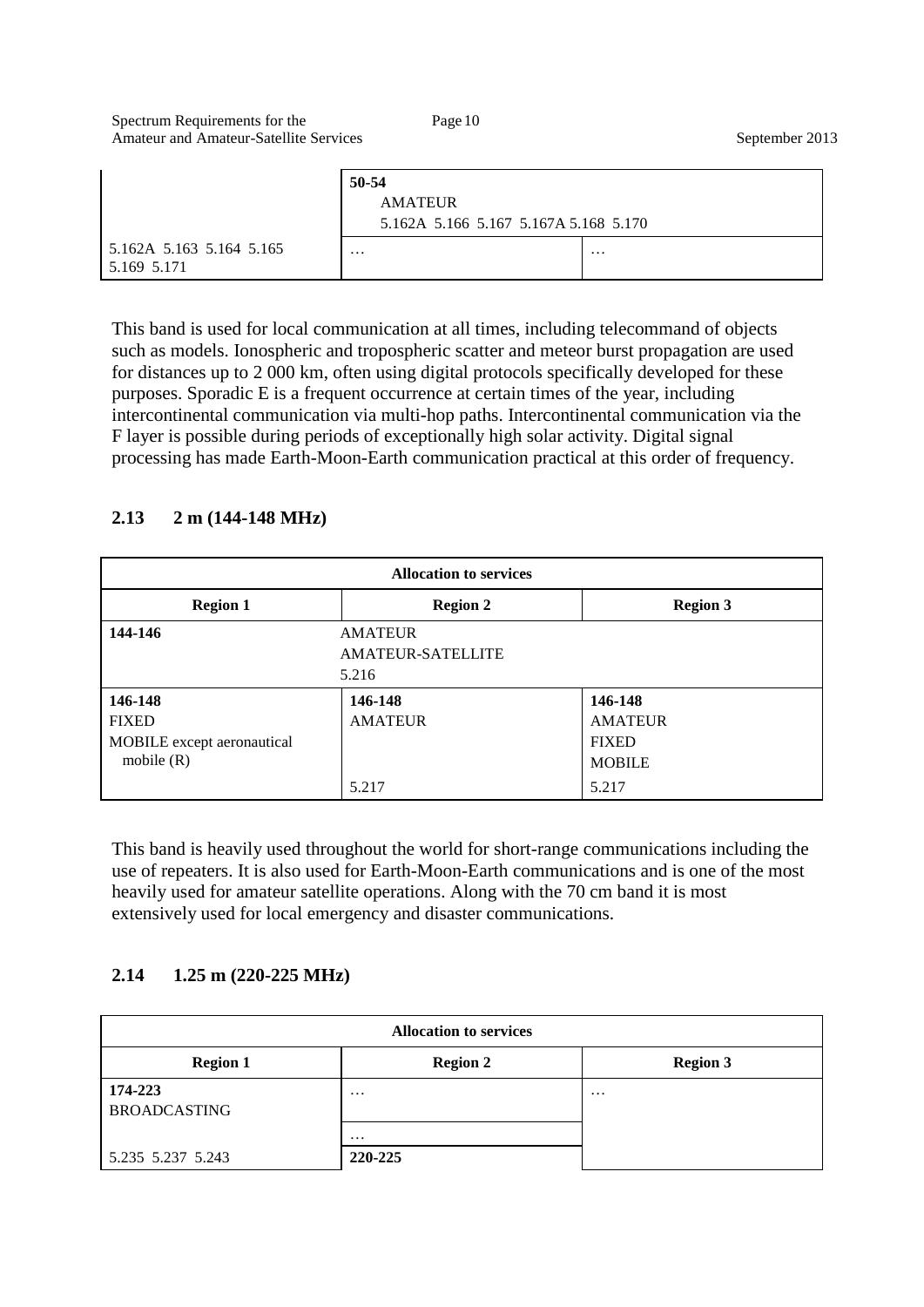| 223-230             | <b>AILAILUN</b>     | 22J-2JU             |
|---------------------|---------------------|---------------------|
| <b>BROADCASTING</b> | <b>FIXED</b>        | <b>FIXED</b>        |
| Fixed               | <b>MOBILE</b>       | <b>MOBILE</b>       |
| Mobile              | Radiolocation 5.241 | <b>BROADCASTING</b> |

Where allocated, this band serves as an alternative to the 144-MHz band for short-range communications.

#### **2.15 70 cm (420-450 MHz)**

| <b>Allocation to services</b>                                                                                                                               |                                                                                                                                        |                 |
|-------------------------------------------------------------------------------------------------------------------------------------------------------------|----------------------------------------------------------------------------------------------------------------------------------------|-----------------|
| <b>Region 1</b>                                                                                                                                             | <b>Region 2</b>                                                                                                                        | <b>Region 3</b> |
| 420-430                                                                                                                                                     | <b>FIXED</b><br>MOBILE except aeronautical mobile<br>Radiolocation<br>5.269 5.270 5.271                                                |                 |
| 430-432<br><b>AMATEUR</b><br><b>RADIOLOCATION</b><br>5.271 5.272 5.273 5.274<br>5.275 5.276 5.277                                                           | 430-432<br><b>RADIOLOCATION</b><br>Amateur<br>5.271 5.276 5.277 5.278 5.279                                                            |                 |
| 432-438<br><b>AMATEUR</b><br><b>RADIOLOCATION</b><br>Earth exploration-satellite<br>$(active)$ 5.279A<br>5.138 5.271 5.272 5.276<br>5.277 5.280 5.281 5.282 | 432-438<br><b>RADIOLOCATION</b><br>Amateur<br>Earth exploration-satellite (active) 5.279A<br>5.271 5.276 5.277 5.278 5.279 5.281 5.282 |                 |
| 438-440<br><b>AMATEUR</b><br><b>RADIOLOCATION</b><br>5.271 5.273 5.274 5.275<br>5.276 5.277 5.283                                                           | 438-440<br><b>RADIOLOCATION</b><br>Amateur<br>5.271 5.276 5.277 5.278 5.279                                                            |                 |
| 440-450<br><b>FIXED</b><br>MOBILE except aeronautical mobile<br>Radiolocation<br>5.269 5.270 5.271 5.284 5.285 5.286                                        |                                                                                                                                        |                 |

Along with the 2 m band, this band is most extensively used for local emergency and disaster communications. It is used for other short-range communications including amateur analogue and digital television. It is also used for Earth-Moon-Earth communications. The band 435- 438 MHz is heavily used for amateur satellites in accordance with No. **5.282**.

**5.269** *Different category of service:* in Australia, the United States, India, Japan and the United Kingdom, the allocation of the bands 420-430 MHz and 440-450 MHz to the radiolocation service is on a primary basis (see No. **5.33**).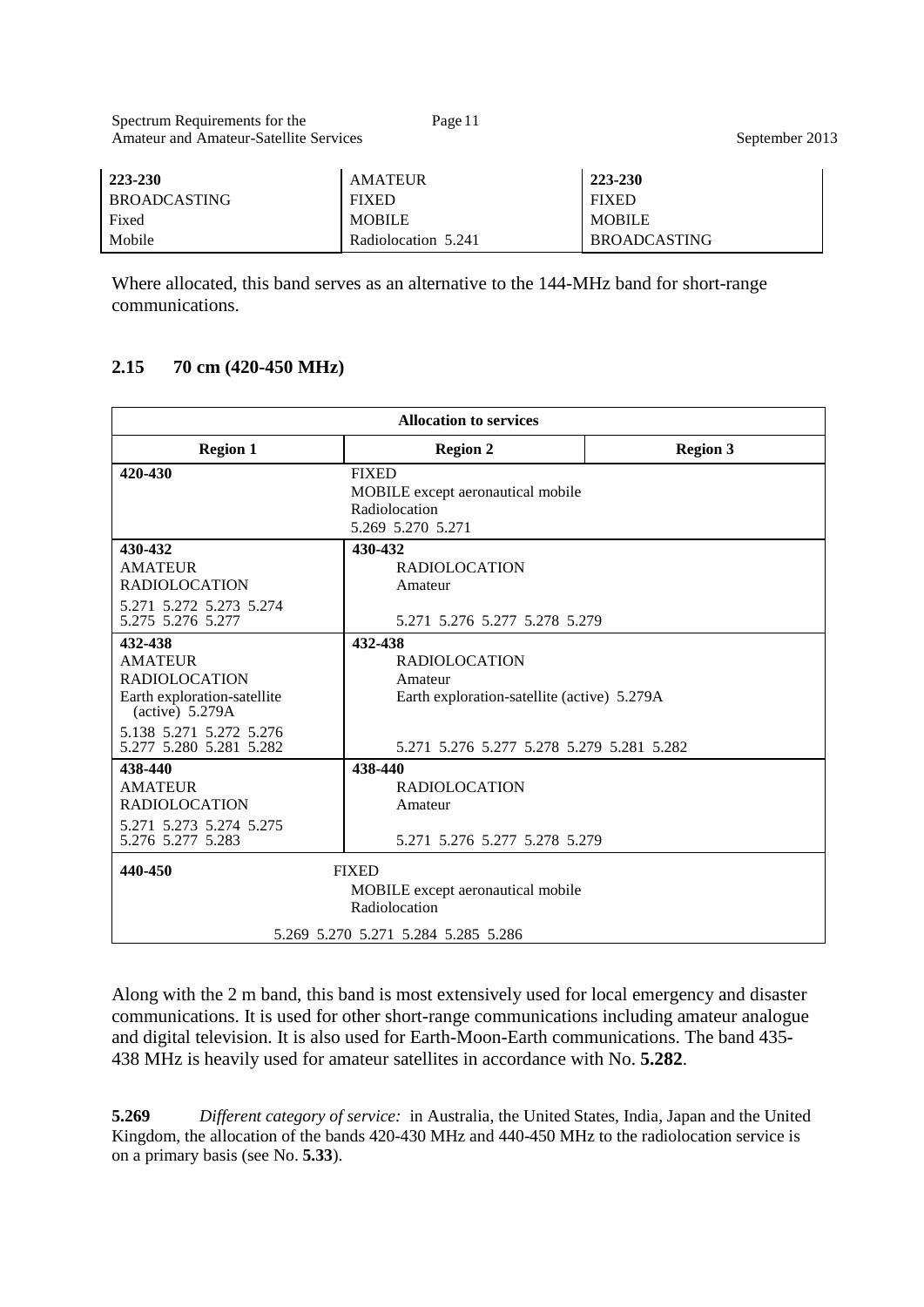**5.270** *Additional allocation:* in Australia, the United States, Jamaica and the Philippines, the bands 420-430 MHz and 440-450 MHz are also allocated to the amateur service on a secondary basis.

**5.282** In the bands 435-438 MHz, 1 260-1 270 MHz, 2 400-2 450 MHz, 3 400-3 410 MHz (in Regions 2 and 3 only) and 5 650-5 670 MHz, the amateur-satellite service may operate subject to not causing harmful interference to other services operating in accordance with the Table (see No. **5.43**). Administrations authorizing such use shall ensure that any harmful interference caused by emissions from a station in the amateur-satellite service is immediately eliminated in accordance with the provisions of No. **25.11**. The use of the bands 1 260-1 270 MHz and 5 650-5 670 MHz by the amateur-satellite service is limited to the Earth-to-space direction.

**5.284** *Additional allocation:* In Canada, the band 440-450 MHz is also allocated to the amateur service on a secondary basis.

**5.285** *Different category of service:* In Canada, the allocation of the band 440-450 MHz to the radiolocation service is on a primary basis (see No. **5.33**).

| <b>Allocation to services</b> |                                             |                     |
|-------------------------------|---------------------------------------------|---------------------|
| <b>Region 1</b>               | <b>Region 2</b>                             | <b>Region 3</b>     |
| 890-942                       | .                                           | 890-942             |
| <b>FIXED</b>                  |                                             | <b>FIXED</b>        |
| MOBILE except aeronautical    |                                             | MOBILE 5.317A       |
| mobile 5.317A                 |                                             | <b>BROADCASTING</b> |
| BROADCASTING 5.322            |                                             | Radiolocation       |
| Radiolocation                 |                                             |                     |
|                               | 902-928                                     |                     |
|                               | <b>FIXED</b>                                |                     |
|                               | Amateur                                     |                     |
|                               | Mobile except aeronautical mobile<br>5.325A |                     |
|                               | Radiolocation                               |                     |
|                               | 5.150 5.325 5.326                           |                     |
| 5.323                         | $\ddotsc$                                   | 5.327               |

#### **2.16 33 cm (902-928 MHz)**

This band is allocated to the amateur service only in Region 2, where it is also used for industrial, scientific and medical (ISM) applications, and low-power devices.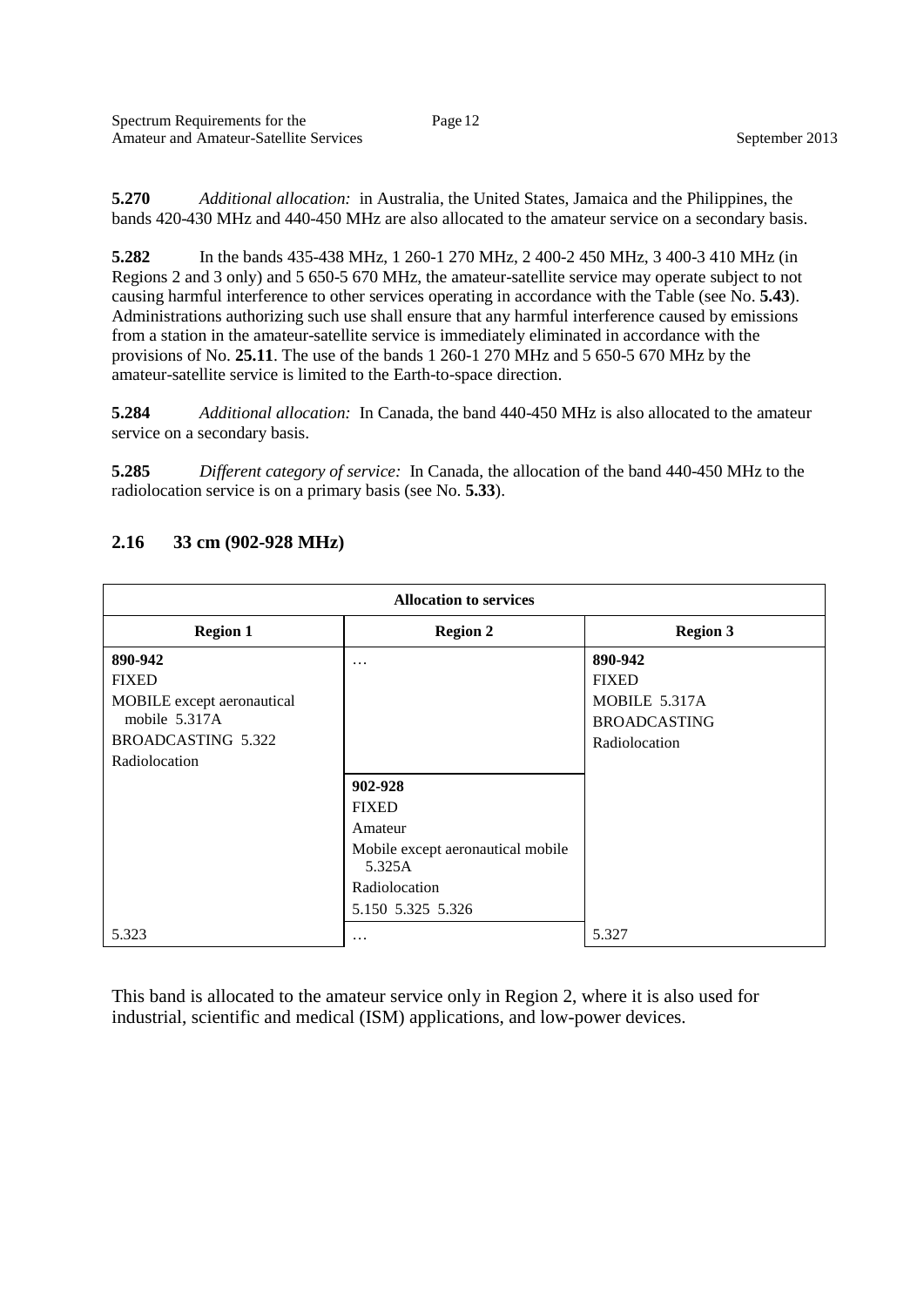#### **2.17 23 cm (1240-1300 MHz)**

| <b>Allocation to services</b> |                                                                                    |                 |
|-------------------------------|------------------------------------------------------------------------------------|-----------------|
| <b>Region 1</b>               | <b>Region 2</b>                                                                    | <b>Region 3</b> |
| 1 240-1 300                   | EARTH EXPLORATION-SATELLITE (active)                                               |                 |
|                               | <b>RADIOLOCATION</b>                                                               |                 |
|                               | RADIONAVIGATION-SATELLITE (space-to-Earth) (space-to-space)<br>5.328B 5.329 5.329A |                 |
|                               | SPACE RESEARCH (active)                                                            |                 |
|                               | Amateur                                                                            |                 |
|                               | 5.282 5.330 5.331 5.332 5.335 5.335A                                               |                 |

This band is used for short-range communications such as repeaters and for experimentation. Amateur satellites may operate in the band 1260-1270 MHz limited to the Earth-to-space direction according to No. **5.282**.

#### **2.18 13 cm 2300-2450 MHz)**

| <b>Allocation to services</b> |                               |                 |  |
|-------------------------------|-------------------------------|-----------------|--|
| <b>Region 1</b>               | <b>Region 2</b>               | <b>Region 3</b> |  |
| 2 300-2 450                   | 2 300-2 450                   |                 |  |
| <b>FIXED</b>                  | <b>FIXED</b>                  |                 |  |
| MOBILE 5.384A                 | MOBILE 5.384A                 |                 |  |
| Amateur                       | <b>RADIOLOCATION</b>          |                 |  |
| Radiolocation                 | Amateur                       |                 |  |
| 5.150 5.282 5.395             | 5.150 5.282 5.393 5.394 5.396 |                 |  |

This band is used for short-range communications such as repeaters and for experimentation. Amateur satellites operate in the band 2400-2450 MHz according to No. **5.282**. The usefulness of the 2400-2450 MHz band is greatly impaired by the presence of unlicensed WiFi.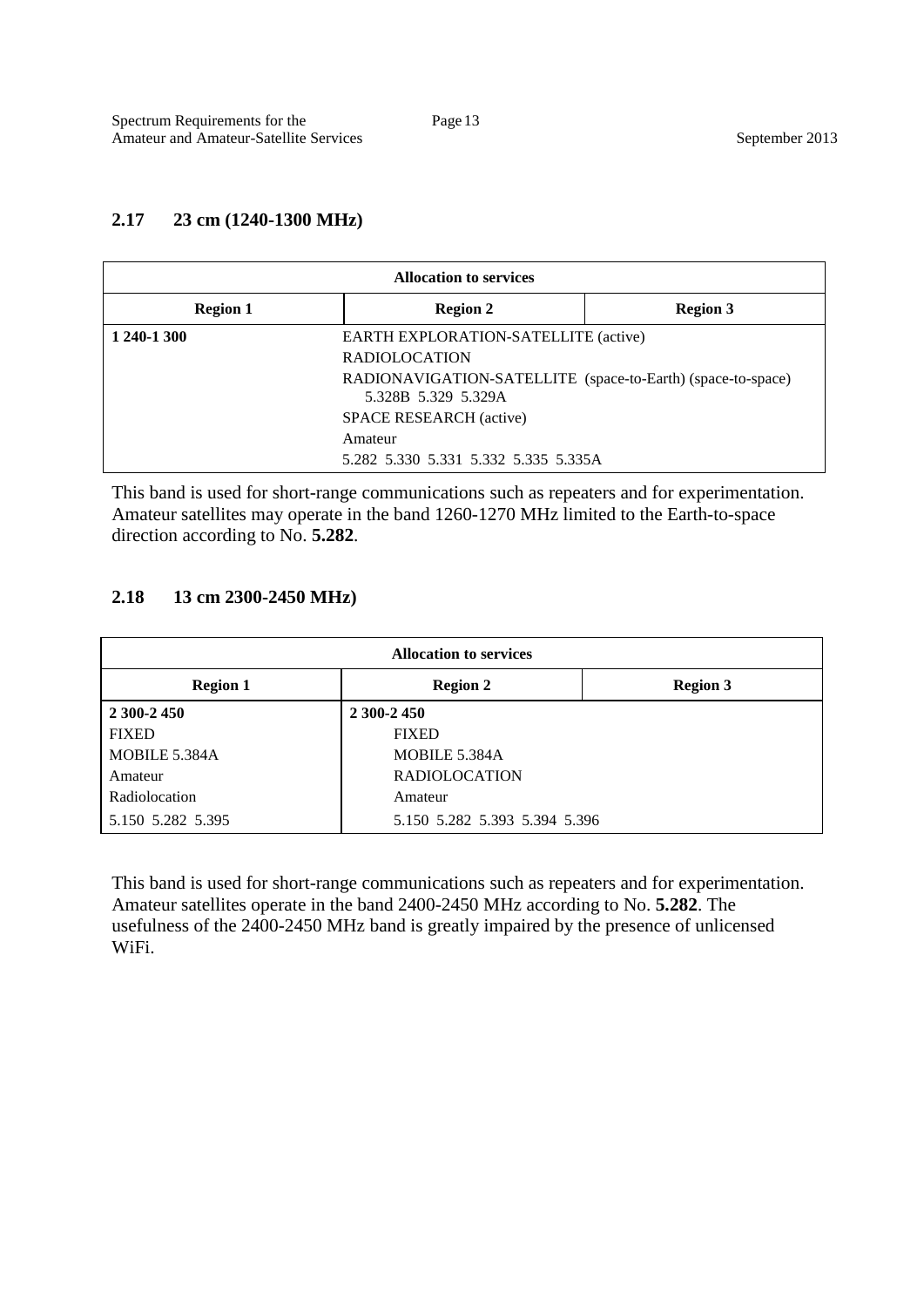### **2.19 9 cm (3300-3500 MHz)**

| <b>Allocation to services</b>              |                                      |                                      |
|--------------------------------------------|--------------------------------------|--------------------------------------|
| <b>Region 1</b>                            | <b>Region 2</b>                      | <b>Region 3</b>                      |
| 3 300-3 400                                | 3 300-3 400                          | 3 300-3 400                          |
| <b>RADIOLOCATION</b>                       | <b>RADIOLOCATION</b>                 | <b>RADIOLOCATION</b>                 |
|                                            | Amateur                              | Amateur                              |
|                                            | Fixed                                |                                      |
|                                            | Mobile                               |                                      |
| 5.149 5.429 5.430                          | 5.149                                | 5.149 5.429                          |
| 3 400-3 600                                | 3 400-3 500                          | 3 400-3 500                          |
| <b>FIXED</b>                               | <b>FIXED</b>                         | <b>FIXED</b>                         |
| <b>FIXED-SATELLITE</b><br>(space-to-Earth) | FIXED-SATELLITE (space-to-<br>Earth) | FIXED-SATELLITE (space-to-<br>Earth) |
| Mobile 5.430A                              | Amateur                              | Amateur                              |
| Radiolocation                              | Mobile 5.431A                        | Mobile 5.432B                        |
|                                            | Radiolocation 5.433                  | Radiolocation 5.433                  |
| 5.431                                      | 5.282                                | 5.282 5.432 5.432 A                  |
|                                            |                                      |                                      |
|                                            |                                      |                                      |

This band is used for short-range communications and for experimentation. Amateur satellites may operate in the sub-band 3400-3410 MHz (in Regions 2 and 3 only) in accordance with No. **5.282**.

# **2.20 5 cm (5650-5925 MHz)**

| <b>Allocation to services</b> |                                                 |                 |
|-------------------------------|-------------------------------------------------|-----------------|
| <b>Region 1</b>               | <b>Region 2</b>                                 | <b>Region 3</b> |
| 5 650-5 725                   | <b>RADIOLOCATION</b>                            |                 |
|                               | MOBILE except aeronautical mobile 5.446A 5.450A |                 |
|                               | Amateur                                         |                 |
|                               | Space research (deep space)                     |                 |
|                               | 5.282 5.451 5.453 5.454 5.455                   |                 |
| 5 725-5 830                   | 5 725-5 830                                     |                 |
| <b>FIXED-SATELLITE</b>        | <b>RADIOLOCATION</b>                            |                 |
| (Earth-to-space)              | Amateur                                         |                 |
| <b>RADIOLOCATION</b>          |                                                 |                 |
| Amateur                       |                                                 |                 |
| 5.150 5.451 5.453 5.455 5.456 | 5.150 5.453 5.455                               |                 |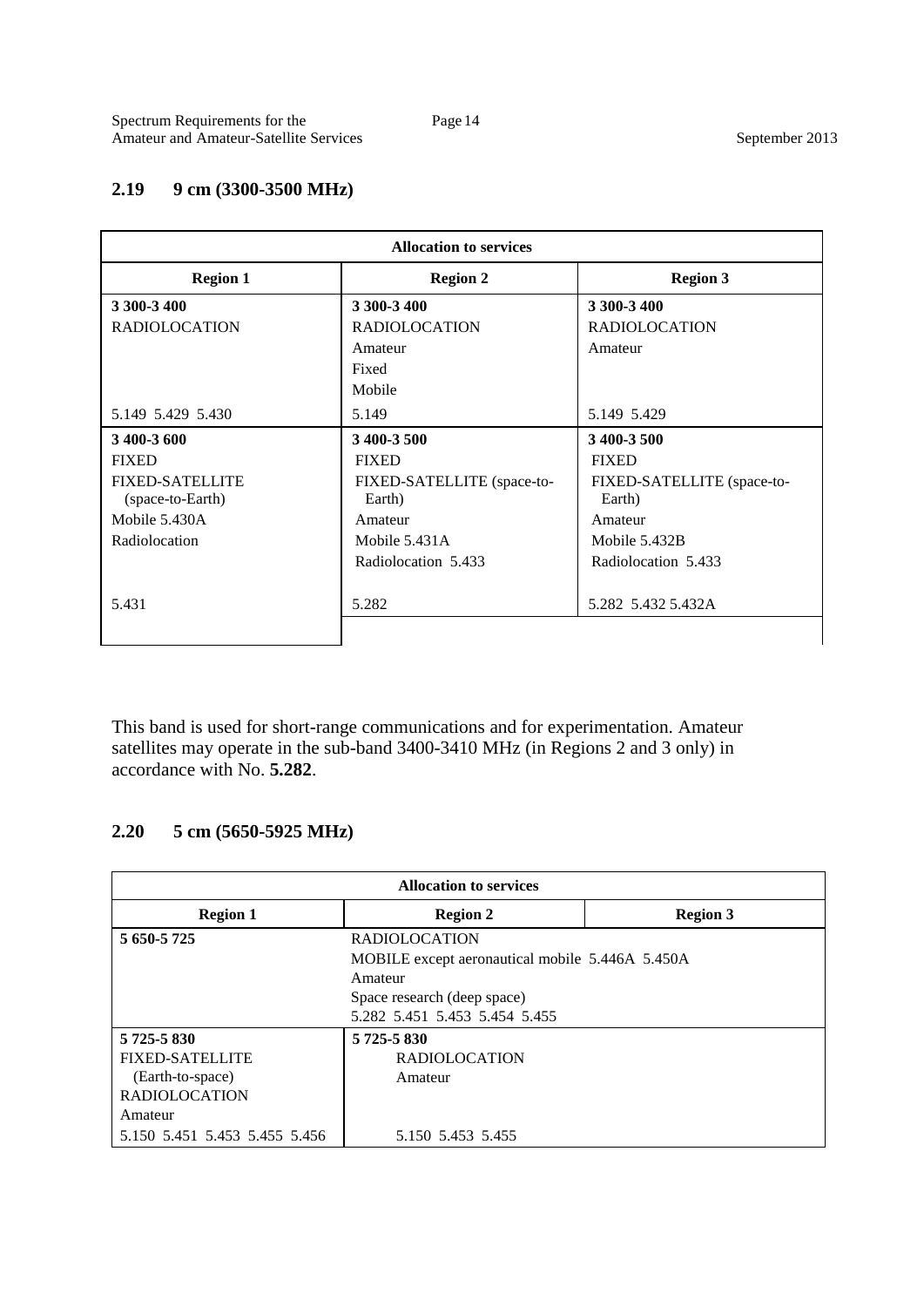Spectrum Requirements for the Page 15 Amateur and Amateur-Satellite Services September 2013

| 5 830-5 850<br><b>FIXED-SATELLITE</b><br>(Earth-to-space)<br><b>RADIOLOCATION</b><br>Amateur | 5 830-5 850<br><b>RADIOLOCATION</b><br>Amateur<br>Amateur-satellite (space-to-Earth) |                        |
|----------------------------------------------------------------------------------------------|--------------------------------------------------------------------------------------|------------------------|
| Amateur-satellite (space-to-Earth)<br>5.150 5.451 5.453 5.455 5.456                          | 5.150 5.453 5.455                                                                    |                        |
| 5 850-5 925                                                                                  | 5 850-5 925                                                                          | 5 850-5 925            |
| <b>FIXED</b>                                                                                 | <b>FIXED</b>                                                                         | <b>FIXED</b>           |
| <b>FIXED-SATELLITE</b>                                                                       | <b>FIXED-SATELLITE</b>                                                               | <b>FIXED-SATELLITE</b> |
| (Earth-to-space)                                                                             | (Earth-to-space)                                                                     | (Earth-to-space)       |
| <b>MOBILE</b>                                                                                | <b>MOBILE</b>                                                                        | <b>MOBILE</b>          |
|                                                                                              | Amateur                                                                              | Radiolocation          |
|                                                                                              | Radiolocation                                                                        |                        |
| 5.150                                                                                        | 5.150                                                                                | 5.150                  |

This band is used for short-range communications and for experimentation. Amateur satellites may operate in the band 5650-5670 MHz limited to the Earth-to-space direction in accordance with No. **5.282**.

## **2.21 3 cm (10-10.5 GHz)**

| <b>Allocation to services</b>      |                      |                      |
|------------------------------------|----------------------|----------------------|
| <b>Region 1</b>                    | <b>Region 2</b>      | <b>Region 3</b>      |
| 10-10.45                           | 10-10.45             | 10-10.45             |
| <b>FIXED</b>                       | <b>RADIOLOCATION</b> | <b>FIXED</b>         |
| <b>MOBILE</b>                      | Amateur              | <b>MOBILE</b>        |
| <b>RADIOLOCATION</b>               |                      | <b>RADIOLOCATION</b> |
| Amateur                            |                      | Amateur              |
| 5.479                              | 5.479 5.480          | 5.479                |
| 10.45-10.5<br><b>RADIOLOCATION</b> |                      |                      |
|                                    | Amateur              |                      |
|                                    | Amateur-satellite    |                      |
|                                    | 5.481                |                      |

This band is used for short-range communications and for experimentation. Amateur satellites may operate in the band 10.45-10.5 GHz.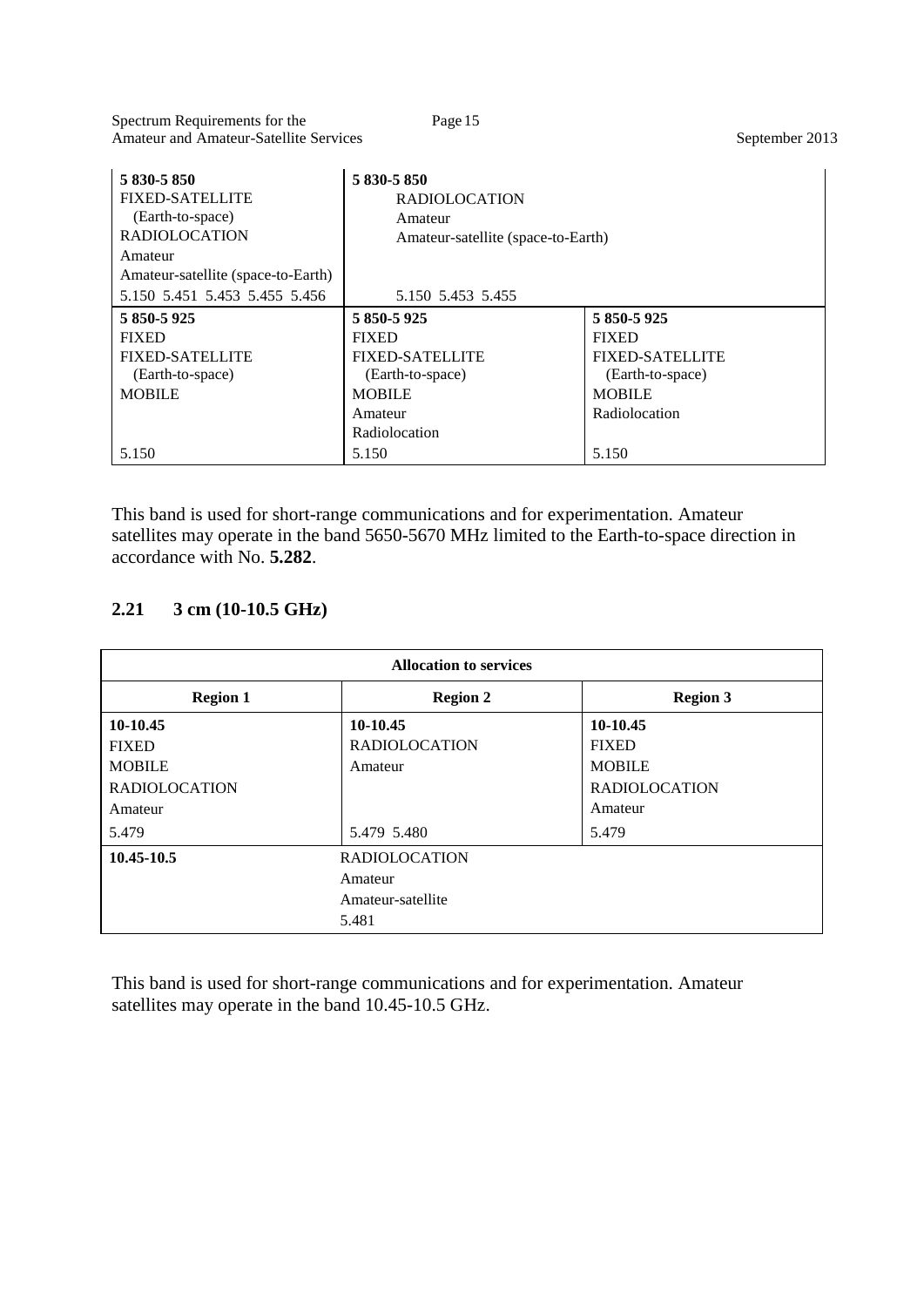# **2.22 1.2 cm (24-24.25 GHz)**

| <b>Allocation to services</b> |                                      |                 |
|-------------------------------|--------------------------------------|-----------------|
| <b>Region 1</b>               | <b>Region 2</b>                      | <b>Region 3</b> |
| 24-24.05                      | <b>AMATEUR</b>                       |                 |
|                               | AMATEUR-SATELLITE                    |                 |
|                               | 5.150                                |                 |
| 24.05-24.25                   | <b>RADIOLOCATION</b>                 |                 |
|                               | Amateur                              |                 |
|                               | Earth exploration-satellite (active) |                 |
|                               | 5.150                                |                 |

This band is used for short-range communications and for experimentation. Amateur satellites may operate in the band 24-24.05 GHz.

#### **2.23 6 mm (47-47.2 GHz)**

| <b>Allocation to services</b> |                          |                 |
|-------------------------------|--------------------------|-----------------|
| <b>Region 1</b>               | <b>Region 2</b>          | <b>Region 3</b> |
| 47-47.2                       | <b>AMATEUR</b>           |                 |
|                               | <b>AMATEUR-SATELLITE</b> |                 |

This band is used for short-range communications and experimentation, and may be used for amateur satellites.

### **2.24 4 mm (76-81 GHz)**

| <b>Allocation to services</b> |                                                                                                                            |                 |
|-------------------------------|----------------------------------------------------------------------------------------------------------------------------|-----------------|
| <b>Region 1</b>               | <b>Region 2</b>                                                                                                            | <b>Region 3</b> |
| 76-77.5                       | <b>RADIO ASTRONOMY</b><br><b>RADIOLOCATION</b><br>Amateur<br>Amateur-satellite<br>Space research (space-to-Earth)<br>5.149 |                 |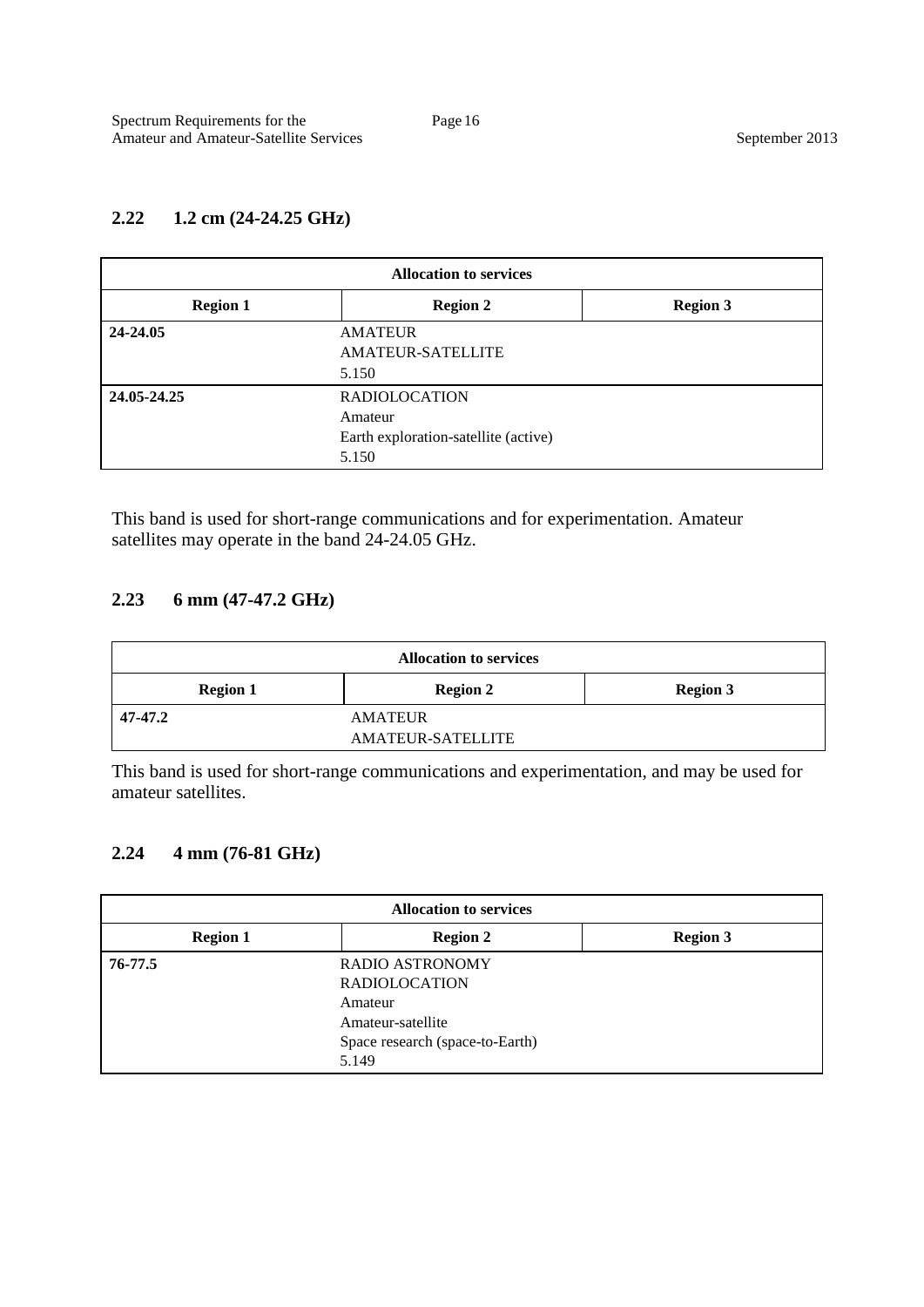| 77.5-78 | <b>AMATEUR</b><br><b>AMATEUR-SATELLITE</b><br>Radio astronomy<br>Space research (space-to-Earth)<br>5.149                  |
|---------|----------------------------------------------------------------------------------------------------------------------------|
| 78-79   | <b>RADIOLOCATION</b><br>Amateur<br>Amateur-satellite<br>Radio astronomy<br>Space research (space-to-Earth)<br>5.149 5.560  |
| 79-81   | <b>RADIO ASTRONOMY</b><br><b>RADIOLOCATION</b><br>Amateur<br>Amateur-satellite<br>Space research (space-to-Earth)<br>5.149 |

This band is used for short-range communications and experimentation, and may be used for amateur satellites. In addition to the Table allocations shown here, **5.561A** provides that the 81-81.5 GHz band is also allocated to the amateur and amateur-satellite services on a secondary basis.

# **2.25 2.5 mm (122.25-123 GHz)**

| <b>Allocation to services</b> |                                                                                   |                 |
|-------------------------------|-----------------------------------------------------------------------------------|-----------------|
| <b>Region 1</b>               | <b>Region 2</b>                                                                   | <b>Region 3</b> |
| 122.25-123                    | <b>FIXED</b><br><b>INTER-SATELLITE</b><br><b>MOBILE 5.558</b><br>Amateur<br>5.138 |                 |

This band is used for short-range communications and experimentation.

### **2.26 2 mm (134-141 GHz)**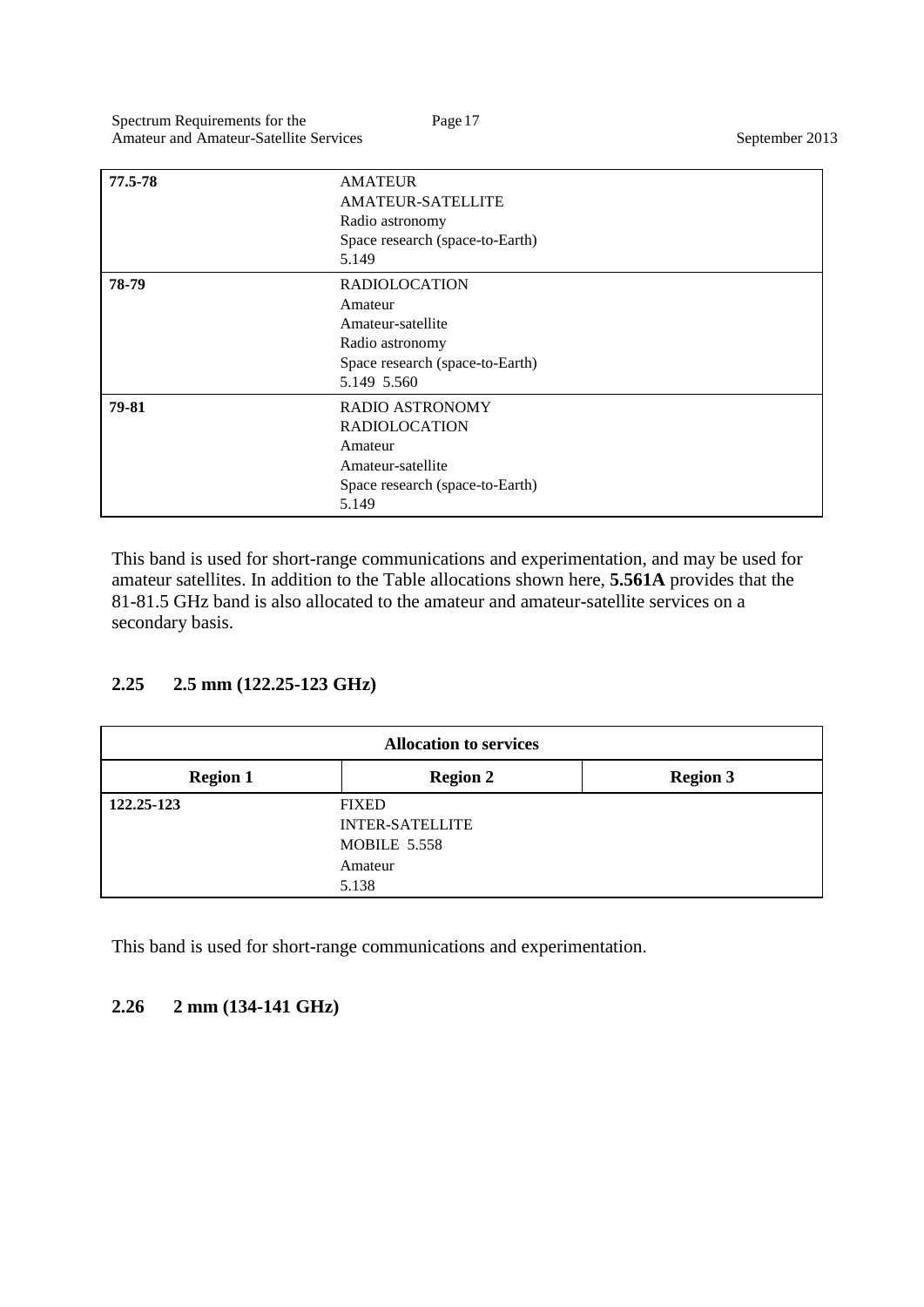| <b>Allocation to services</b> |                          |                 |
|-------------------------------|--------------------------|-----------------|
| <b>Region 1</b>               | <b>Region 2</b>          | <b>Region 3</b> |
| 134-136                       | <b>AMATEUR</b>           |                 |
|                               | <b>AMATEUR-SATELLITE</b> |                 |
|                               | Radio astronomy          |                 |
| 136-141                       | RADIO ASTRONOMY          |                 |
|                               | <b>RADIOLOCATION</b>     |                 |
|                               | Amateur                  |                 |
|                               | Amateur-satellite        |                 |
|                               | 5.149                    |                 |

This band is used for short-range communications and experimentation, and may be used for amateur satellites.

#### **2.27 1 mm (241-250 GHz)**

| <b>Allocation to services</b> |                                                                                               |                 |
|-------------------------------|-----------------------------------------------------------------------------------------------|-----------------|
| <b>Region 1</b>               | <b>Region 2</b>                                                                               | <b>Region 3</b> |
| 241-248                       | <b>RADIO ASTRONOMY</b><br><b>RADIOLOCATION</b><br>Amateur<br>Amateur-satellite<br>5.138 5.149 |                 |
| 248-250                       | <b>AMATEUR</b><br><b>AMATEUR-SATELLITE</b><br>Radio astronomy<br>5.149                        |                 |

This band is used for short-range communications and experimentation, and may be used for amateur satellites.

# **3. Spectrum Requirements**

#### **3.1 1800–2000 kHz**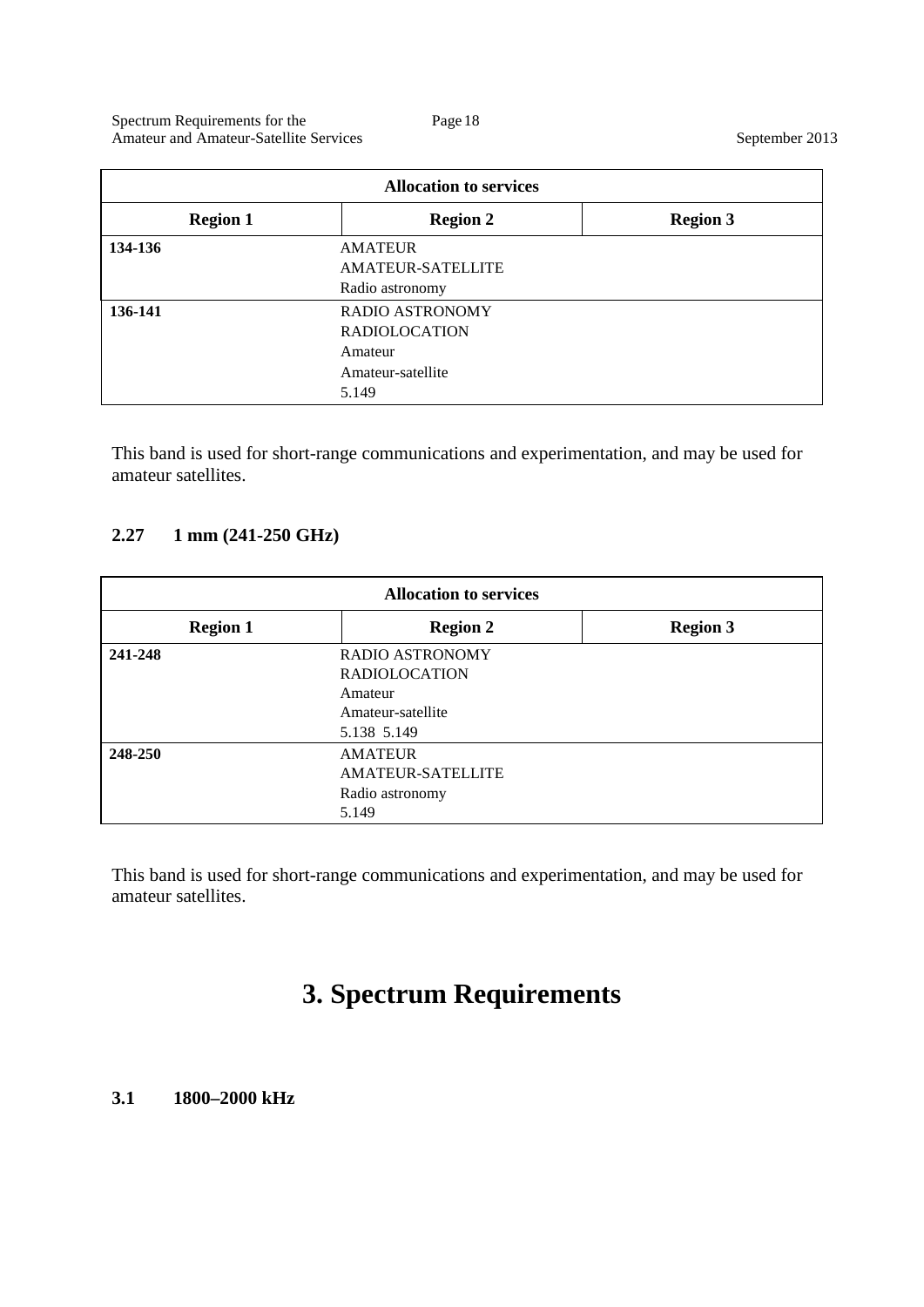#### **The Amateur Service seeks to (a) obtain access to the bands 1800-1810 kHz and 1850- 2000 kHz in Region 1 and (b) encourage deletion of country names from footnotes limiting amateur access to the band 1800-2000 kHz.**

| <b>Allocation to services</b> |                            |                                      |
|-------------------------------|----------------------------|--------------------------------------|
| <b>Region 1</b>               | <b>Region 2</b>            | <b>Region 3</b>                      |
| 1 800-1 810                   | 1 800-1 850                | 1 800-2 000                          |
| <b>RADIOLOCATION</b>          | <b>AMATEUR</b>             | <b>AMATEUR</b>                       |
| 5.93                          |                            | <b>FIXED</b>                         |
| 1810-1850                     |                            | MOBILE except aeronautical<br>mobile |
| <b>AMATEUR</b>                |                            | <b>RADIONAVIGATION</b>               |
| 5.98 5.99 5.100               |                            | Radiolocation                        |
| 1 850-2 000                   | 1850-2000                  |                                      |
| <b>FIXED</b>                  | <b>AMATEUR</b>             |                                      |
| MOBILE except aeronautical    | <b>FIXED</b>               |                                      |
| mobile                        | MOBILE except aeronautical |                                      |
|                               | mobile                     |                                      |
|                               | <b>RADIOLOCATION</b>       |                                      |
|                               | <b>RADIONAVIGATION</b>     |                                      |
|                               | 5.102                      | 5.97                                 |
| 5.92 5.96 5.103               |                            |                                      |

WRC-12 made the following modifications to Article 5 footnotes for the band 1800-2000 kHz:

**5.93** *Additional allocation:* in Angola, Armenia, Azerbaijan, Belarus, the Russian Federation, Georgia, Hungary, Kazakhstan, Latvia, Lithuania, Mongolia, Nigeria, Uzbekistan, Poland, Kyrgyzstan, Slovakia, Tajikistan, Chad, Turkmenistan and Ukraine, the bands 1 625- 1 635 kHz, 1 800-1 810 kHz and 2 160-2 170 kHz are also allocated to the fixed and land mobile services on a primary basis, subject to agreement obtained under No. **9.21**. (WRC-12)

**5.98** *Alternative allocation:* in Angola, Armenia, Azerbaijan, Belarus, Belgium, Cameroon, the Congo (Rep. of the), Denmark, Egypt, Eritrea, Spain, Ethiopia, the Russian Federation, Georgia, Greece, Italy, Kazakhstan, Lebanon, Lithuania, the Syrian Arab Republic, Kyrgyzstan, Somalia, Tajikistan, Tunisia, Turkmenistan, Turkey and Ukraine, the band 1 810-1 830 kHz is allocated to the fixed and mobile, except aeronautical mobile, services on a primary basis. (WRC-12)

**5.99***Additional allocation:* in Saudi Arabia, Austria, Iraq, Libya, Uzbekistan, Slovakia, Romania, Slovenia, Chad, and Togo, the band 1 810-1 830 kHz is also allocated to the fixed and mobile, except aeronautical mobile, radiolocation and radionavigation, services on a primary basis. (WRC-12)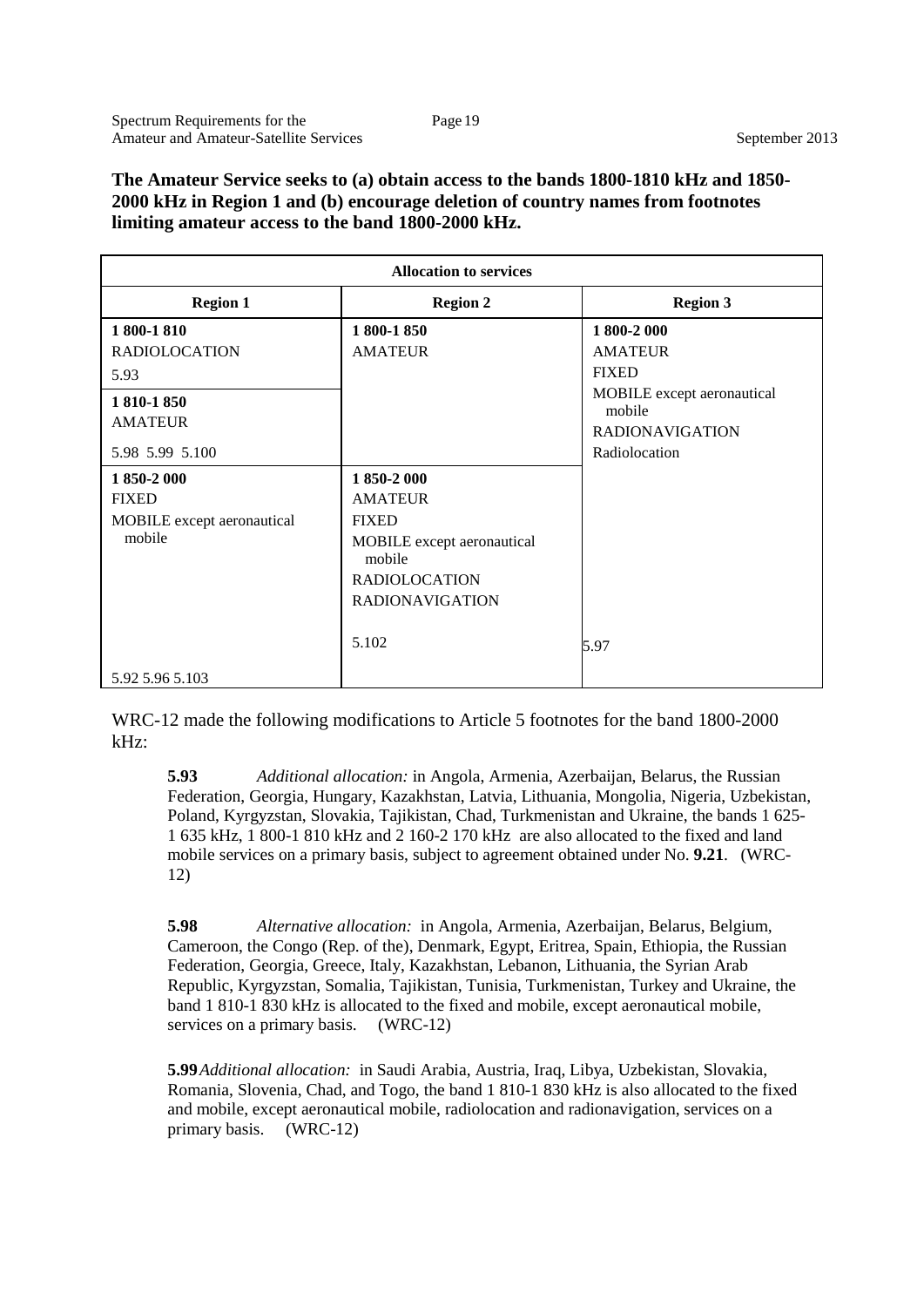**SUP 5.101**

Based on Article 5 footnote 5.96 an increasing number of countries in Region 1 are authorizing amateur operation above 1850 kHz on a low-power, noninterference basis, while several countries allow this amateur operation just on a noninterference base. There is reason to believe that the growing use of Global Navigation Satellite Service (GPS, GLONASS and Galileo) positioning systems will render obsolete radiolocation systems operating in the band 1900–2000 kHz.

**5.96** In Germany, Armenia, Austria, Azerbaijan, Belarus, Denmark, Estonia, the Russian Federation, Finland, Georgia, Hungary, Ireland, Iceland, Israel, Kazakhstan, Latvia, Liechtenstein, Lithuania, Malta, Moldova, Norway, Uzbekistan, Poland, Kyrgyzstan, Slovakia, the Czech Rep., the United Kingdom, Sweden, Switzerland, Tajikistan, Turkmenistan and Ukraine, administrations may allocate up to 200 kHz to their amateur service in the bands 1 715-1 800 kHz and 1 850-2 000 kHz. However, when allocating the bands within this range to their amateur service, administrations shall, after prior consultation with administrations of neighbouring countries, take such steps as may be necessary to prevent harmful interference from their amateur service to the fixed and mobile services of other countries. The mean power of any amateur station shall not exceed 10 W. (WRC-03)

#### **3.2 5 MHz**

#### **The Amateur Service seeks a worldwide secondary allocation of approximately 150 kHz near 5 MHz to bridge the propagation gap between the bands at 3.5 and 7 MHz.**

Particularly in the higher latitudes, there are many times when the MUF is below 7 MHz but is too far above the next lowest amateur frequency band (3.8 or 4.0 MHz, depending upon the Region) for communication to be supported in that band using typical amateur antennas and power levels. Also, as amateur communication increasingly uses digital rather than analogue modes of emission, intersymbol distortion caused by multipath propagation becomes a more important factor and requires choice of an operating frequency as near as possible to the MUF.

Existing allocations in the range of interest: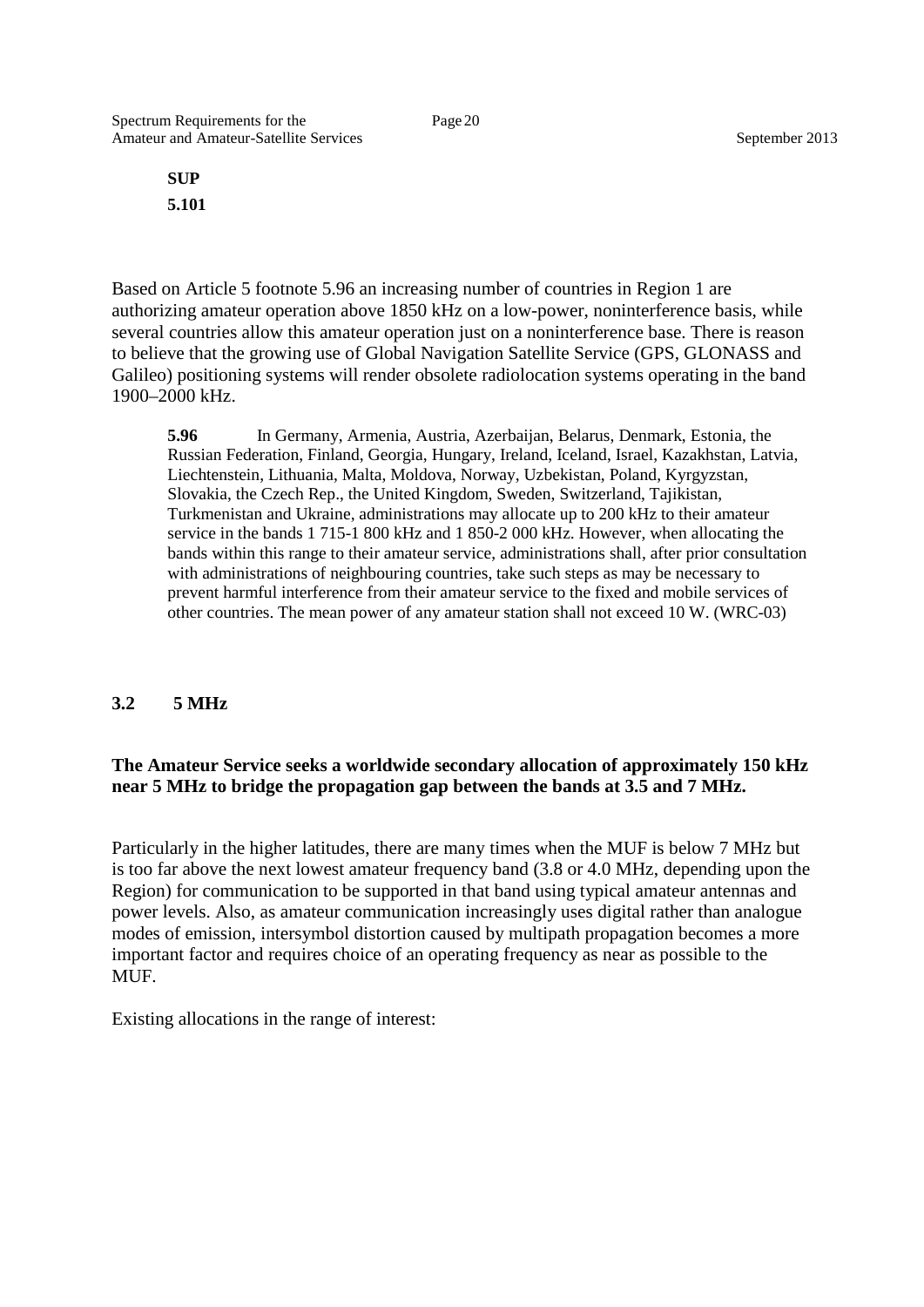| <b>Allocation to services</b>        |                                      |                                             |
|--------------------------------------|--------------------------------------|---------------------------------------------|
| <b>Region 1</b>                      | <b>Region 2</b>                      | <b>Region 3</b>                             |
| 5 060-5 250                          | <b>FIXED</b>                         |                                             |
|                                      | Mobile except aeronautical mobile    |                                             |
|                                      | 5.133                                |                                             |
| 5 250-5 275                          | 5 250-5 275                          | 5 250-5 275                                 |
| <b>FIXED</b>                         | <b>FIXED</b>                         | <b>FIXED</b>                                |
| MOBILE except aeronautical<br>mobile | MOBILE except aeronautical<br>mobile | <b>MOBILE</b> except aeronautical<br>mobile |
| Radiolocation ADD 5.A115             | RADIOLOCATION ADD 5.A115             | Radiolocation ADD 5.A115                    |
| ADD 5.C115                           |                                      |                                             |
| 5 275-5 450                          | <b>FIXED</b>                         |                                             |
| MOBILE except aeronautical mobile    |                                      |                                             |

Member-Societies have been seeking domestic allocations either of traditional frequency bands or of discrete 3-kHz channels in the 5260-5410 kHz band to extend and enhance those already authorized (center frequencies specified). Here is a partial list:

| 5260          | Canada, UK, Greenland, Czech Republic                      |
|---------------|------------------------------------------------------------|
| 5269          | Canada                                                     |
| 5280          | Canada, Finland, Greenland, Iceland, Ireland, UK           |
| 5290          | Canada, Finland, Greenland, Iceland, Ireland, Portugal, UK |
| 5300          | Finland                                                    |
| 5319          | Canada                                                     |
| 5329          | Canada                                                     |
| 5332          | Finland, Iceland, St. Lucia, USA                           |
| 5348          | Finland, Iceland, St. Lucia, USA                           |
| 5358.5        | USA.                                                       |
| 5368          | Finland, Greenland, Iceland, UK                            |
| 5373          | Finland, Greenland, Iceland, Portugal, St. Lucia, USA      |
| 5400          | Canada, Iceland, Ireland, UK                               |
| 5405          | Canada, Iceland, Ireland, Portugal, St. Lucia, UK, USA     |
|               |                                                            |
| 5250-5450 kHz | Secondary allocation in Trinidad and Tobago                |
| 5260-5410 kHz | Temporary experimental license in Croatia                  |
| 5260-5410 kHz | Secondary allocation in Norway                             |
|               |                                                            |

In Germany a propagation beacon operates on 5195 kHz with call sign DRA5.

# **3.3 7 MHz**

**The Amateur Services seek to retain its existing primary allocations at 7 MHz and an exclusive primary allocation of the band 7200-7300 kHz to the Amateur Service in Regions 1 and 3.**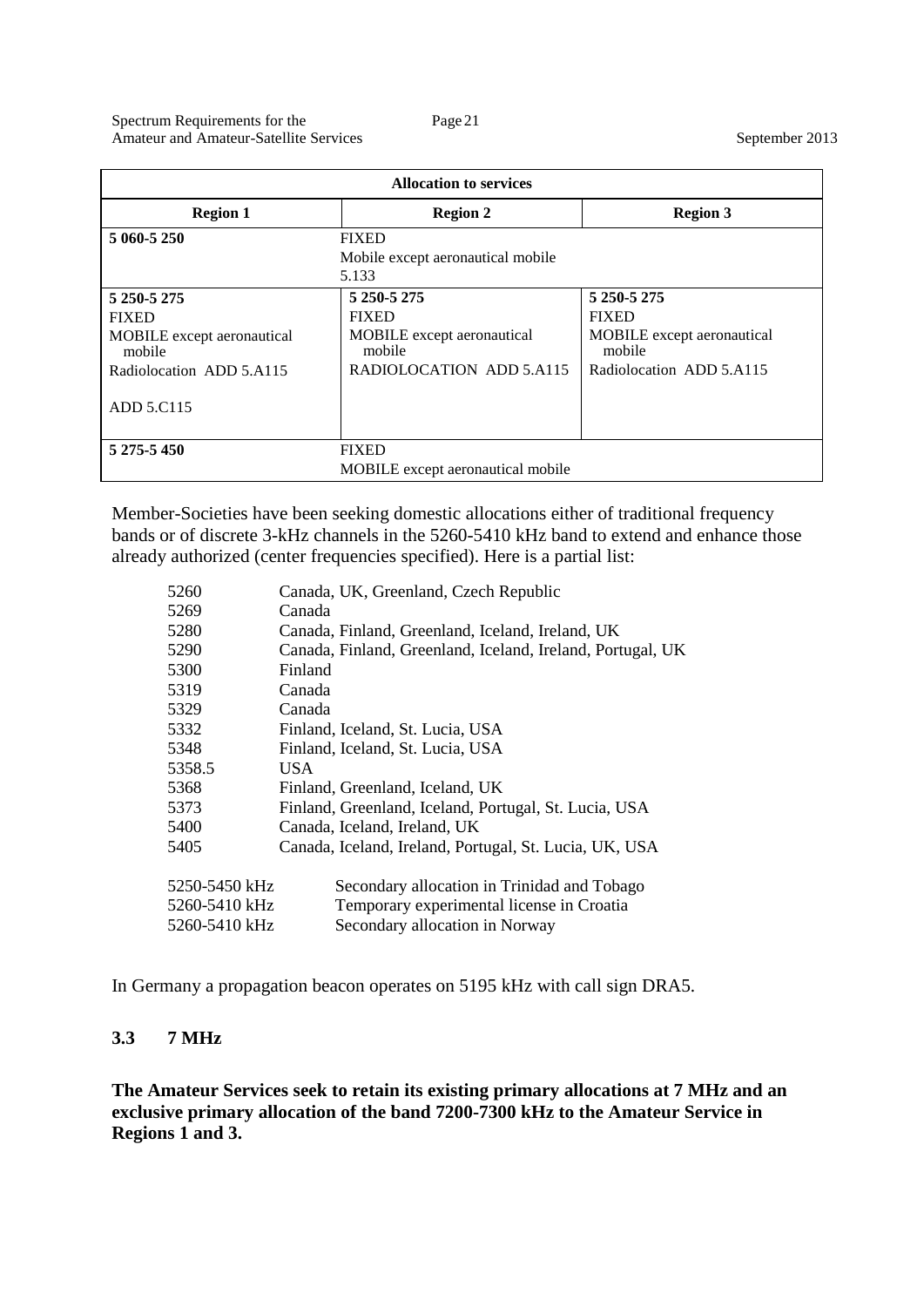WRC-03 made a primary allocation to the Amateur Service in the band 7100-7200 kHz in Regions 1 and 3 but a similar allocation in the band 7200-7300 kHz was not made at that conference. Region 2 amateurs retained a primary allocation in the band 7100-7300 kHz.

Existing allocations after WRC-03:

| <b>Allocation to services</b> |                          |                     |  |
|-------------------------------|--------------------------|---------------------|--|
| <b>Region 1</b>               | <b>Region 2</b>          | <b>Region 3</b>     |  |
| 7 000-7 100                   | <b>AMATEUR</b>           |                     |  |
|                               | <b>AMATEUR-SATELLITE</b> |                     |  |
|                               | 5.140 5.141 5.141A       |                     |  |
| 7 100-7 200                   | <b>AMATEUR</b>           |                     |  |
| 5.141A 5.141B                 |                          |                     |  |
| 7 200-7 300                   | 7 200-7 300              | 7 200-7 300         |  |
| <b>BROADCASTING</b>           | <b>AMATEUR</b>           | <b>BROADCASTING</b> |  |
|                               | 5.142                    |                     |  |

The following footnotes have some bearing on the 40-metre amateur band:

**5.140** *Additional allocation:* in Angola, Iraq, Kenya, Somalia and Togo, the band 7 000-7 050 kHz is also allocated to the fixed service on a primary basis. (WRC-12) **5.141** *Alternative allocation:* in Egypt, Eritrea, Ethiopia, Guinea, Libya, Madagascar and Niger, the band 7 000-7 050 kHz is allocated to the fixed service on a primary basis. (WRC-12)

**5.141A** *Additional allocation:* in Uzbekistan and Kyrgyzstan, the bands 7 000- 7 100 kHz and 7 100-7 200 kHz are also allocated to the fixed and land mobile services on a secondary basis. (WRC-03)

**5.141B** *Additional allocation:* in Algeria, Saudi Arabia, Australia, Bahrain, Botswana, Brunei Darussalam, China, Comoros, Korea (Rep. of), Diego Garcia, Djibouti, Egypt, United Arab Emirates, Eritrea, Indonesia, Iran (Islamic Republic of), Japan, Jordan, Kuwait, Libya, Morocco, Mauritania, Niger, New Zealand, Oman, Papua New Guinea, Qatar, Syrian Arab Republic, Singapore, Sudan, South Sudan, Tunisia, Viet Nam and Yemen, the band 7 100-7 200 kHz is also allocated to the fixed and the mobile, except aeronautical mobile (R), services on a primary basis. (WRC-12)

**5.142** The use of the band 7 200-7 300 kHz in Region 2 by the amateur service shall not impose constraints on the broadcasting service intended for use within Region 1 and Region 3. (WRC-12)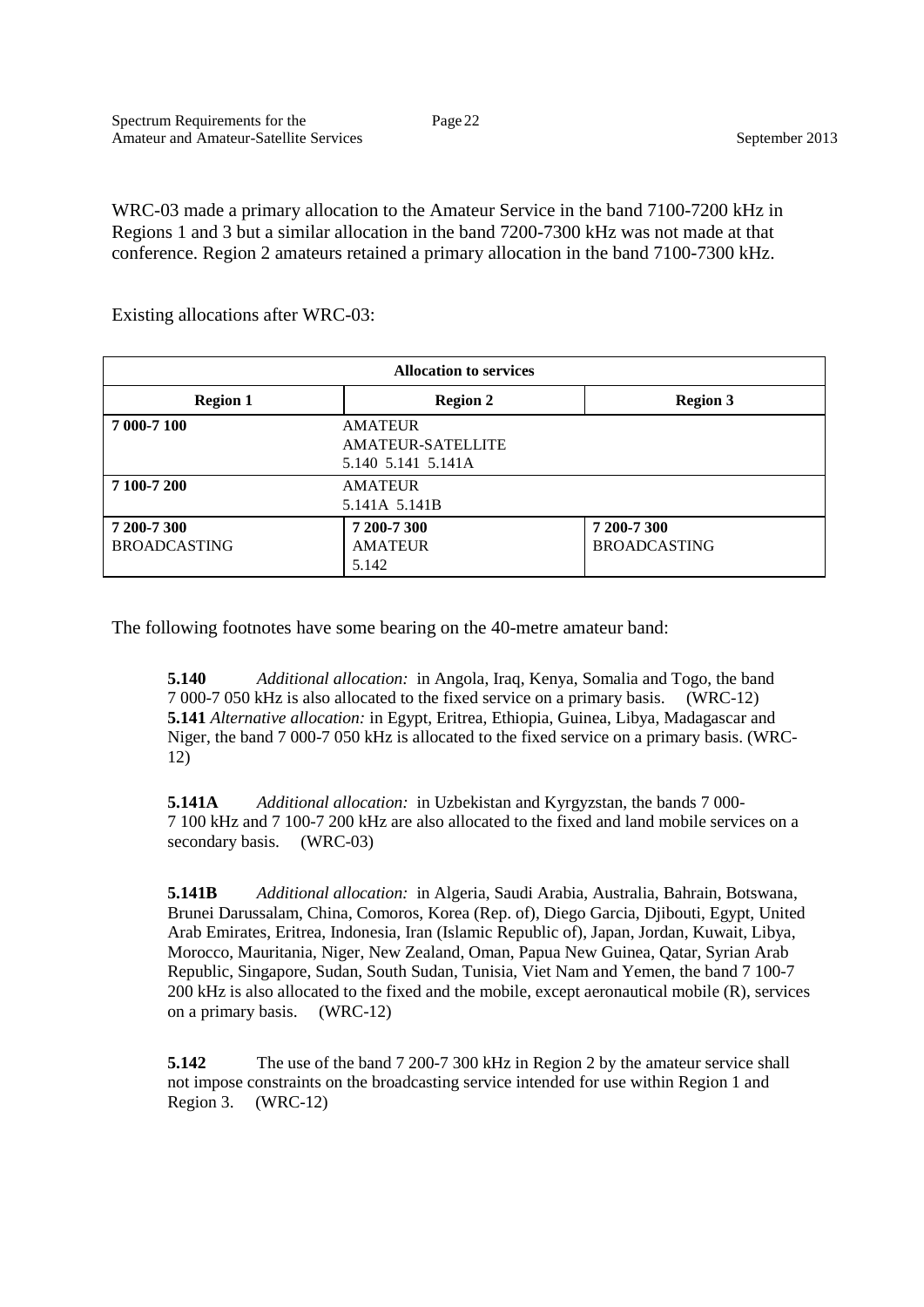The amateur service requirement continues to be for a 300-kHz allocation. This requirement is even greater today than in the past, owing to the increasing number of amateur stations and the expanding diversity of modes of emission used in the amateur service. However, the requirement is being met only in Region 2 and in certain countries in Regions 3 that permit their amateur stations to operate in 7200-7300 kHz under the provisions of RR No. **4.4**, and then only at those times (mostly during daylight hours) when broadcasting interference does not preclude full use of the band by amateur stations.

The 2007 Conference Preparatory Meeting (CPM07-2) provided Method 7 (Issue E): Modifications to RR Article **5** to provide a worldwide primary allocation to the Amateur Service of 7200-7300 kHz. However, WRC-07 did not make the allocation nor propose it for a future conference Agenda, leaving this part of the amateur requirement at 7 MHz as yet unfulfilled.

#### **3.4 10 MHz**

#### **The Amateur Service seeks expansion of its present secondary allocation of 10100-10150 kHz to 10100-10350 kHz.**

| <b>Allocation to services</b>         |                 |                 |
|---------------------------------------|-----------------|-----------------|
| <b>Region 1</b>                       | <b>Region 2</b> | <b>Region 3</b> |
| 10 100-10 150                         | <b>FIXED</b>    |                 |
|                                       | Amateur         |                 |
| 10 150-11 175                         | <b>FIXED</b>    |                 |
| Mobile except aeronautical mobile (R) |                 |                 |

Existing allocations:

The band 10100-10150 kHz was newly allocated to the Amateur Service at WARC-79, on a secondary basis. It is the only HF allocation to the Amateur Service on a secondary basis. The amateur service has been exceedingly careful to provide protection to the fixed service, which has the allocation on a primary basis. Harmful interference has been avoided by discouraging competitive activities and by avoiding telephony operation, which might cause congestion.

Even with these restrictions, the band has proven highly popular to operators in the Amateur Service because it provides an essential "bridge" between the 7-MHz and the 14-MHz bands during changing propagation conditions.

While it is untimely at WRC-15, it is desirable to include a 10-MHz allocation on the Agenda of a future WRC. Meanwhile, Member-Societies should seek domestic allocations of discrete 3-kHz channels in the band 10150-10350 kHz on the basis of RR No. **4.4**.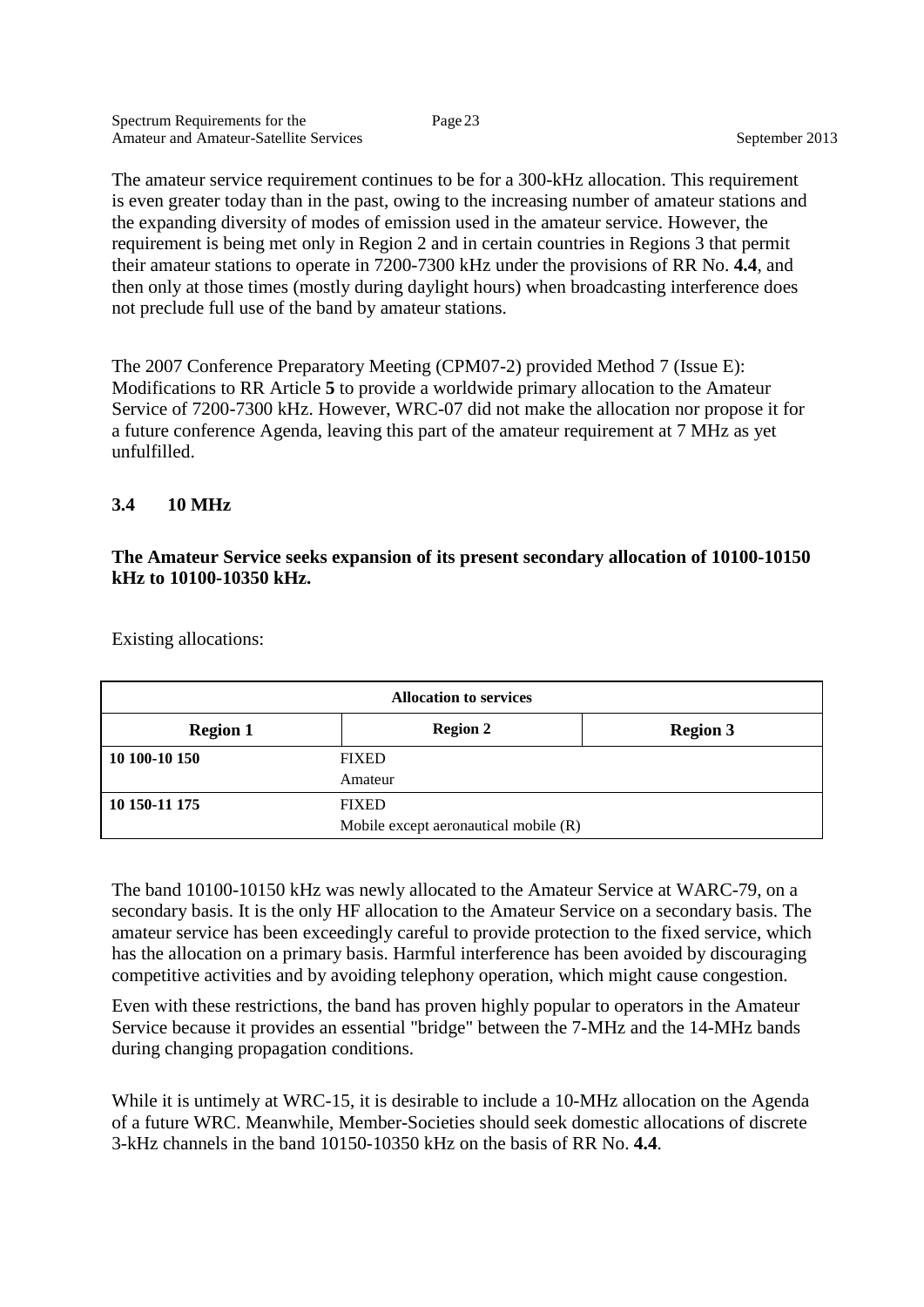#### **3.5 14000-14400 kHz**

#### **The Amateur Service seeks an expansion of the present allocation of 14000-14350 kHz to 14000-14400 kHz.**

Existing allocations:

| <b>Allocation to services</b> |                                                       |                 |
|-------------------------------|-------------------------------------------------------|-----------------|
| <b>Region 1</b>               | <b>Region 2</b>                                       | <b>Region 3</b> |
| 14 000-14 250                 | <b>AMATEUR</b><br>AMATEUR-SATELLITE                   |                 |
| 14 250-14 350                 | <b>AMATEUR</b><br>5.152                               |                 |
| 14 350-14 990                 | <b>FIXED</b><br>Mobile except aeronautical mobile (R) |                 |

The 14-MHz band is the most heavily used band for international communications. It bears an extremely heavy load of both CW and SSB traffic. In recent years, amateurs have found it increasingly difficult to accommodate the newer digital modes within the 14-MHz allocation, thereby limiting the experimentation with new technologies.

At the Washington Conference of 1927 this allocation was established at 14000-14400 kHz, but at the Atlantic City Conference of 1947 it was reduced by 50 kHz, to 14000-14350 kHz.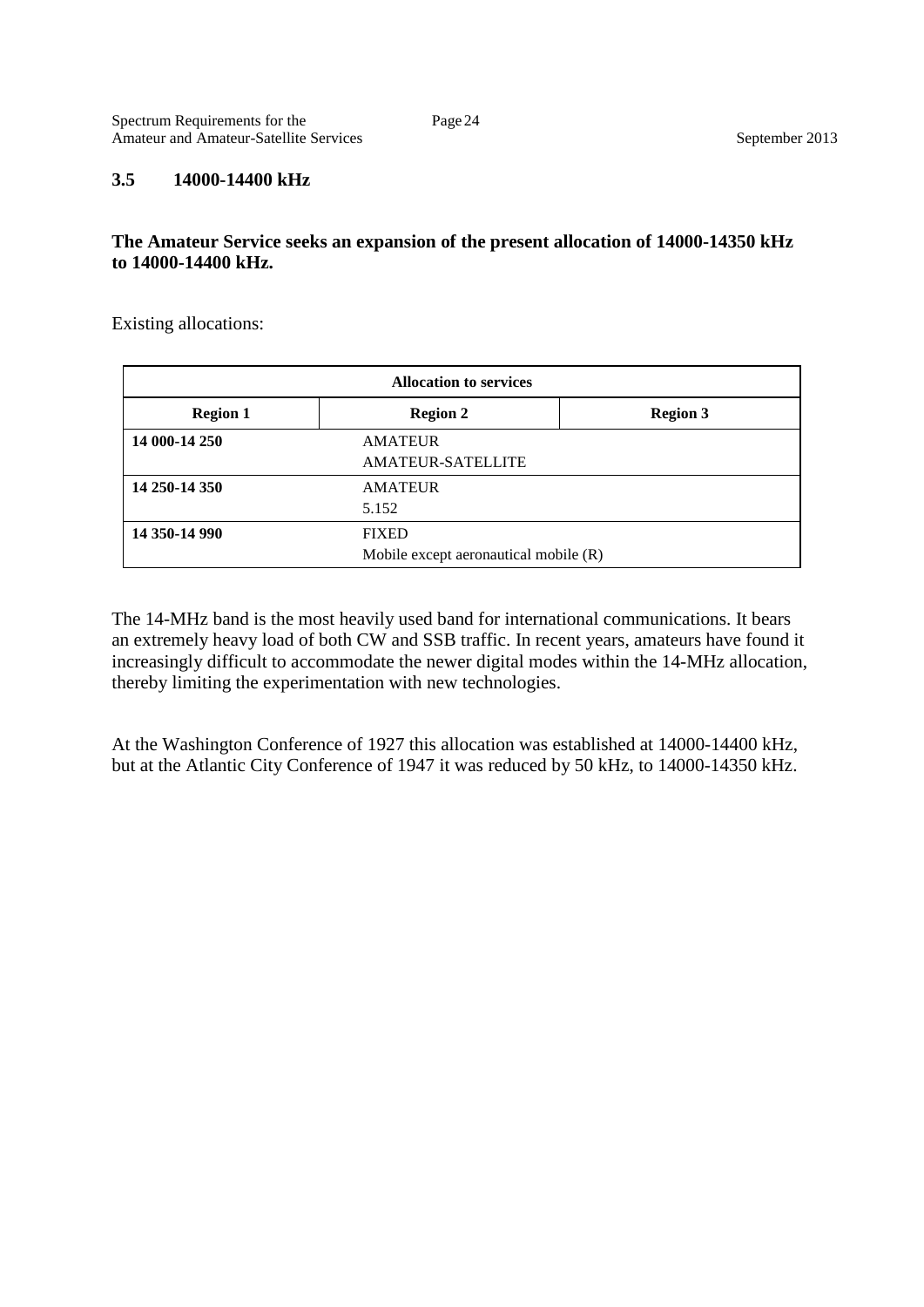#### **3.6 18068-18168 kHz expansion**

#### **The Amateur Services seeks an expansion of the present allocation of the band 18068- 18168 kHz to one of 250 kHz bandwidth.**

Existing allocations:

| <b>Allocation to services</b> |                                   |                 |  |
|-------------------------------|-----------------------------------|-----------------|--|
| <b>Region 1</b>               | <b>Region 2</b>                   | <b>Region 3</b> |  |
| 18 030-18 052                 | <b>FIXED</b>                      |                 |  |
| 18 052-18 068                 | <b>FIXED</b>                      |                 |  |
|                               | Space research                    |                 |  |
| 18 068-18 168                 | <b>AMATEUR</b>                    |                 |  |
|                               | <b>AMATEUR-SATELLITE</b>          |                 |  |
|                               | 5.154                             |                 |  |
| 18 168-18 780                 | <b>FIXED</b>                      |                 |  |
|                               | Mobile except aeronautical mobile |                 |  |

The band 18068-18168 kHz was allocated to the amateur service at WARC-79. It has proven to be very popular with operators who wish to avoid the congestion in the 14-MHz band and who are flexible in selecting the best operating frequency for a given path. Monitoring indicates that amateur utilization of this band is higher than the utilization of adjacent bands by other services.

#### **3.7 24890-24990 kHz expansion**

**The Amateur Services seeks an expansion of the present allocation of the band 24890- 24990 kHz to one of 250 kHz bandwidth.**

Existing allocations:

| <b>Allocation to services</b> |                                         |                 |
|-------------------------------|-----------------------------------------|-----------------|
| <b>Region 1</b>               | <b>Region 2</b>                         | <b>Region 3</b> |
| 23 350-24 000                 | <b>FIXED</b>                            |                 |
|                               | MOBILE except aeronautical mobile 5.157 |                 |
| 24 000-24 890                 | <b>FIXED</b>                            |                 |
|                               | <b>LAND MOBILE</b>                      |                 |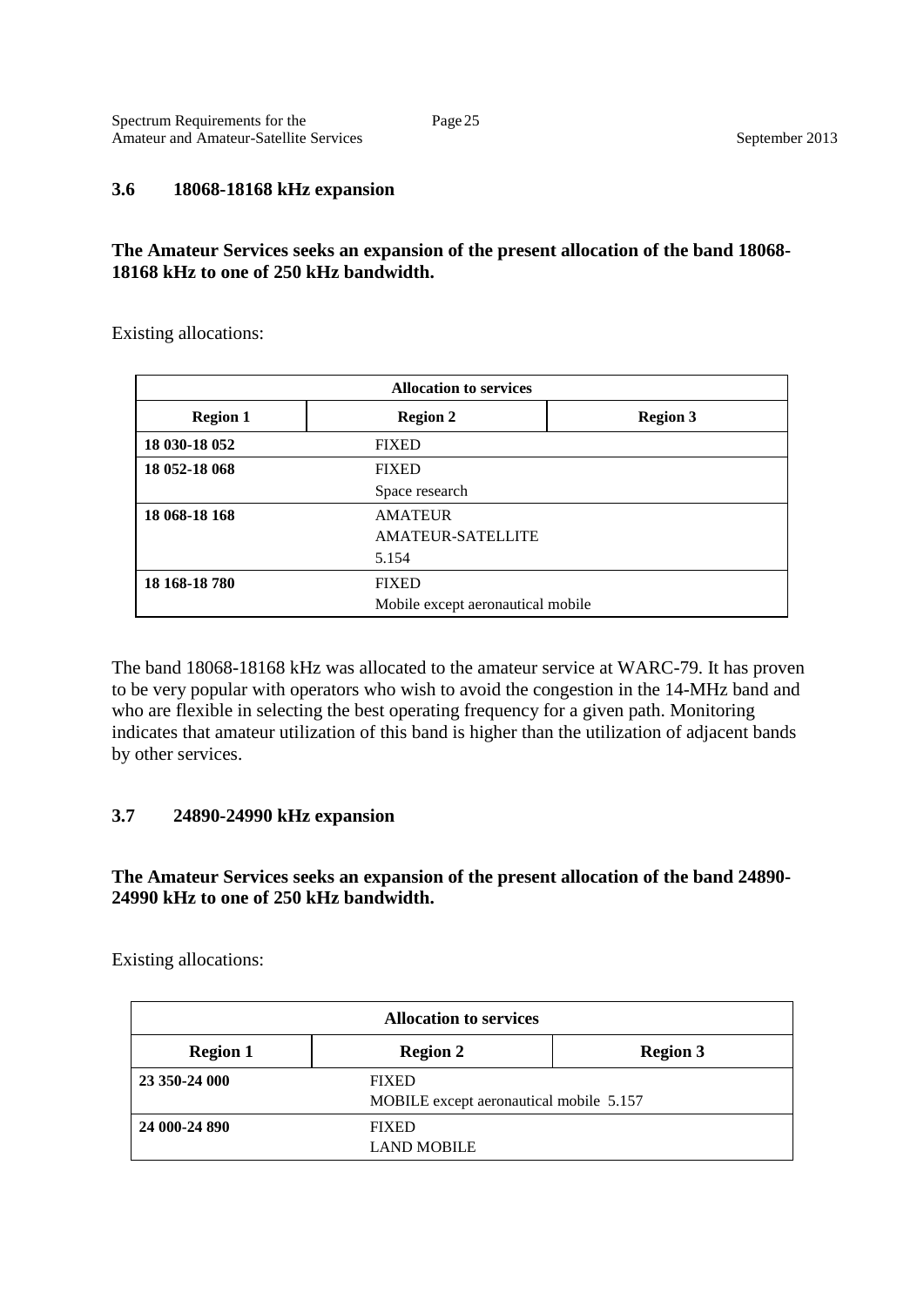| 24 890-24 990 | <b>AMATEUR</b><br>AMATEUR-SATELLITE                  |
|---------------|------------------------------------------------------|
| 24 990-25 005 | STANDARD FREQUENCY AND TIME SIGNAL (25 000 kHz)      |
| 25 005-25 010 | STANDARD FREQUENCY AND TIME SIGNAL<br>Space research |

The band 24890-24990 kHz was allocated to the amateur service at WARC-79. It has proven to be very popular, particularly at those times when the MUF is below the wider and extremely popular 28-MHz band. Monitoring indicates that amateur utilisation of this band is higher than the utilisation of adjacent bands by other services.

It is impractical to expand the band upward to achieve the desired 250 kHz bandwidth. Thus, the expanded band would necessarily come from below 24890 kHz. Based on this, Norway has 24740-24890 kHz as a secondary amateur allocation.

#### **3.8 29.7 – 50 MHz**

#### **The Amateur Service requires allocations to narrow bands between 30 and 50 MHz.**

Existing allocations:

| <b>Allocation to services</b> |                                            |                 |
|-------------------------------|--------------------------------------------|-----------------|
| <b>Region 1</b>               | <b>Region 2</b>                            | <b>Region 3</b> |
| 29.7-30.005                   | <b>FIXED</b>                               |                 |
|                               | <b>MOBILE</b>                              |                 |
| 30.005-30.01                  | SPACE OPERATION (satellite identification) |                 |
|                               | <b>FIXED</b>                               |                 |
|                               | <b>MOBILE</b>                              |                 |
|                               | <b>SPACE RESEARCH</b>                      |                 |
| 30.01-37.5                    | <b>FIXED</b>                               |                 |
|                               | <b>MOBILE</b>                              |                 |
| 37.5-38.25                    | <b>FIXED</b>                               |                 |
|                               | <b>MOBILE</b>                              |                 |
|                               | Radio astronomy                            |                 |
|                               | 5.149                                      |                 |
| 38.25-39.986                  | <b>FIXED</b>                               |                 |
|                               | <b>MOBILE</b>                              |                 |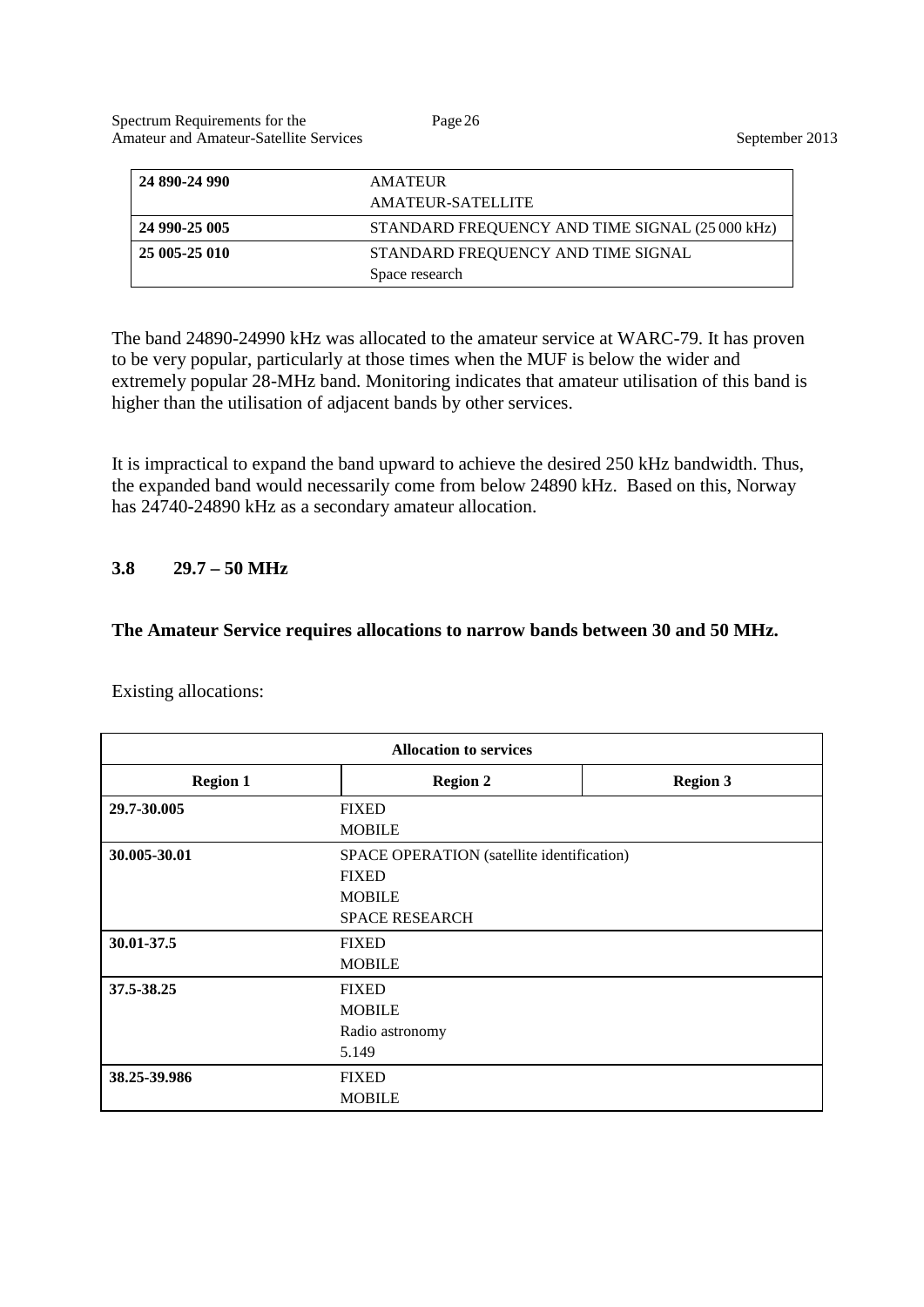| 39.986-40.02        | <b>FIXED</b>   |                     |
|---------------------|----------------|---------------------|
|                     | <b>MOBILE</b>  |                     |
|                     | Space research |                     |
| 40.02-40.98         | <b>FIXED</b>   |                     |
|                     | <b>MOBILE</b>  |                     |
|                     | 5.150          |                     |
| 40.98-41.015        | <b>FIXED</b>   |                     |
|                     | <b>MOBILE</b>  |                     |
|                     | Space research |                     |
|                     | 5.160 5.161    |                     |
| 41.015-44           | <b>FIXED</b>   |                     |
|                     | <b>MOBILE</b>  |                     |
|                     | 5.160 5.161    |                     |
| 44-47               | <b>FIXED</b>   |                     |
|                     | <b>MOBILE</b>  |                     |
|                     | 5.162 5.162A   |                     |
| 47-68               | $47 - 50$      | 47-50               |
| <b>BROADCASTING</b> | <b>FIXED</b>   | <b>FIXED</b>        |
|                     | <b>MOBILE</b>  | <b>MOBILE</b>       |
|                     |                | <b>BROADCASTING</b> |
|                     |                | 5.162A              |
|                     |                |                     |

As land mobile services vacate the band 29.7-50 MHz and migrate to higher frequencies, there appears to be an opportunity to gain shared allocations in this range for propagation experimentation, e.g., five, 50-kHz slots. Of particular interest is the 40.66-40.70 MHz ISM band centered at 40.68 MHz. Within the context of European harmonization IARU Region 1 has sought access to this ISM band, initially for propagation research beacons, and has received some encouragement. The slots above 30 MHz would be useful for the Amateur Service, where this frequency range is well suited for meteor-scatter propagation.

In some Region 1 countries limited permission has now been granted to operate beacons in the 40 MHz band on 40.021 MHz (Denmark) and 40.050 MHz (UK). Additionally, in the UK a beacon is now operational on 60.050 MHz.

# **3.9 50–54 MHz**

**The Amateur Service requires retention of the exclusive 50-MHz allocation where it now exists, and provision of an allocation of at least 2 MHz in other geographic areas, with at least 500 kHz on an exclusive basis. A harmonised allocation for the Amateur Satellite Service is also sought, to bridge the gap between 28 MHz and 144 MHz.**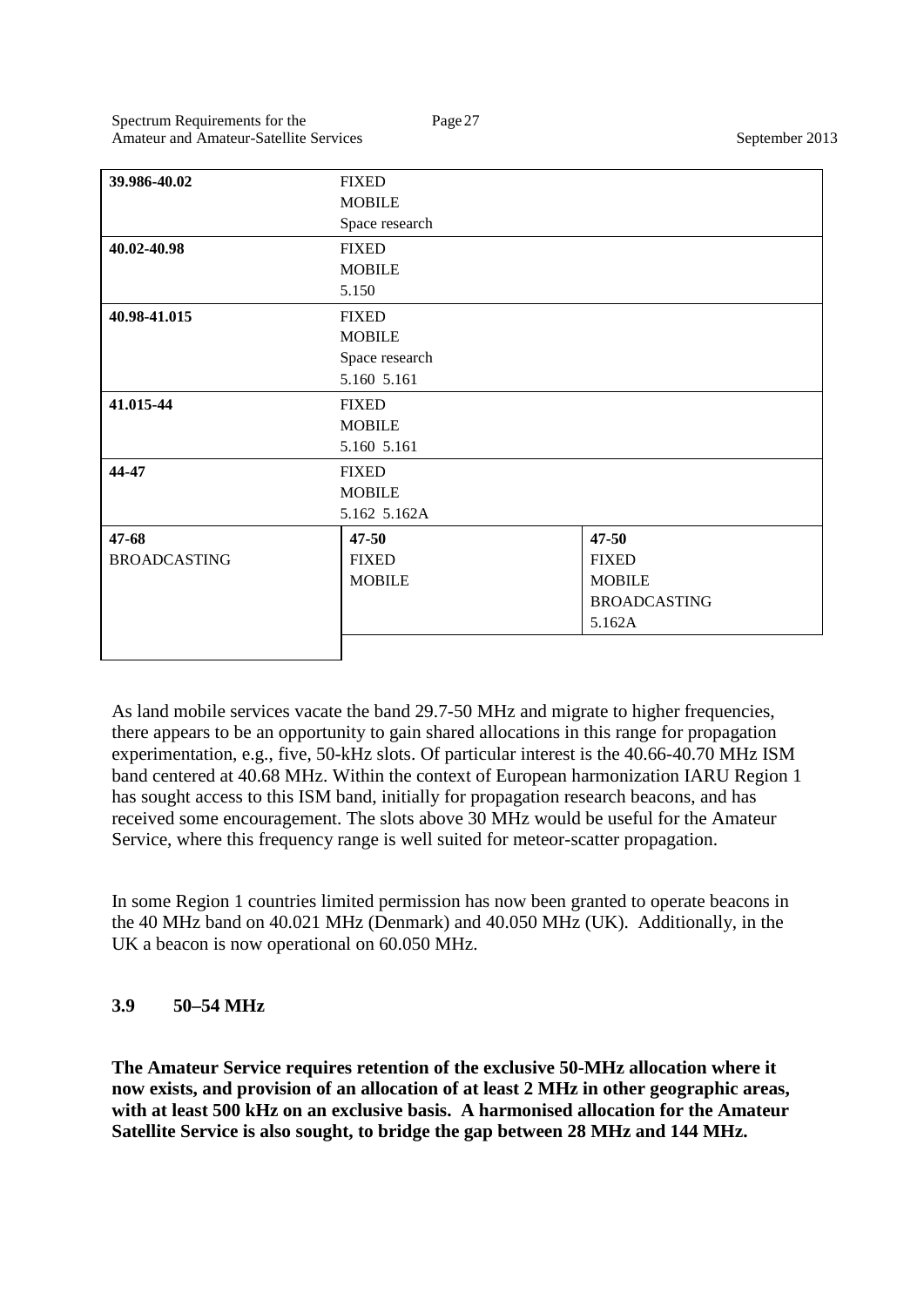Existing allocations:

| <b>Allocation to services</b> |                                       |                     |
|-------------------------------|---------------------------------------|---------------------|
| <b>Region 1</b>               | <b>Region 2</b>                       | <b>Region 3</b>     |
| $47 - 68$                     | $47 - 50$                             | $47 - 50$           |
| <b>BROADCASTING</b>           | <b>FIXED</b>                          | <b>FIXED</b>        |
|                               | <b>MOBILE</b>                         | <b>MOBILE</b>       |
|                               |                                       | <b>BROADCASTING</b> |
|                               |                                       | 5.162A              |
|                               | 50-54                                 |                     |
|                               | <b>AMATEUR</b>                        |                     |
|                               | 5.162A 5.166 5.167 5.167A 5.168 5.170 |                     |

This band is used for local amateur communication on an around-the-clock basis, including radio control of objects. Tropospheric scatter and sky-wave propagation (principally sporadic-E and occasional F-layer propagation at sunspot maxima) are used for longer distances, as well as auroral propagation at the higher latitudes. Meteor scatter has been used for Morse code and voice communications primarily during meteor showers. Newer computer-based digital techniques make meteor scatter a routine propagation mode for distances up to 2000 km.

In Regions 2 and 3, and in some countries in Region 1, there is an allocation of 4 MHz to the Amateur Service. In some local areas, proximity to television broadcasting frequencies limits the usefulness of some portions of the band.

A number of African countries have alternatively allocated 50 – 54 MHz to the amateur service on a primary basis by article 5 footnote 5.169

5.169 *Alternative allocation*: in Botswana, Burundi, Lesotho, Malawi, Namibia, the Dem. Rep. of Congo, Rwanda, South Africa, Swaziland, Zambia and Zimbabwe, the band 50-54 MHz is allocated to the amateur service on a primary basis.

In the CEPT process of European harmonization, IARU Region 1 has achieved an amateur secondary allocation in the band 50-52 MHz in the CEPT European Common Allocation Table (ECA). It has also achieved a CEPT-ERC statement in support of global harmonization. WRC-07 considered this, but did not include it on the WRC-12 agenda.

In the Arab Spectrum Management Group Bahrain and Oman have allocated spectrum to the amateur service in the band 50 – 52 MHz.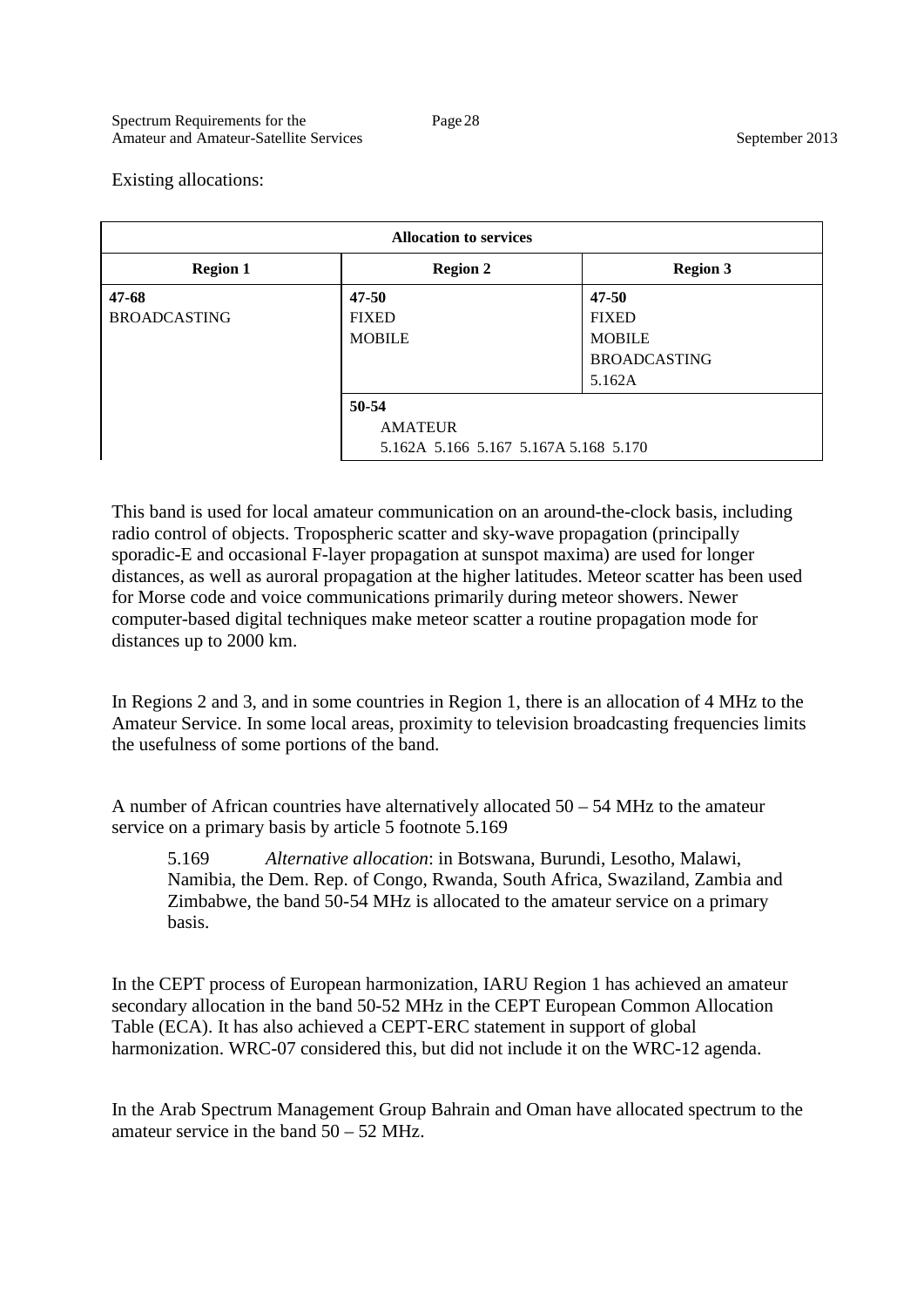Action by member-societies could be helpful in accelerating this process through achieving primary status nationally, as had already been accomplished in some countries.

#### **3.10 70.0–70.5 MHz**

#### **The Amateur Service requires an allocation at or near 70 MHz of at least 500 kHz on a secondary basis in Region 1.**

A Regional allocation is sought for Region 1, where a growing number of countries are already authorized to use all or part of the band 70-70.5 MHz including: Croatia, Cyprus, Czech Republic, Denmark, Estonia, Faroe Islands, Gibraltar, Greece, Iceland, Ireland, Italy, Luxembourg, Monaco, Montenegro, Netherlands (expected), Norway, Portugal, Romania, Serbia, Slovak Republic, Slovenia, Somalia, South Africa, Spain, Sweden, UAE and United Kingdom. In addition several other countries now issue permits for amateur experimentation. Authorizations are rare outside Region 1 but include Greenland and Pakistan.

Belgium authorizes amateurs to use 69.950 MHz

The requirement for an allocation at 70 MHz has been acknowledged by CEPT in Allocation Footnote EU9 which states "In a growing number of CEPT countries, part of the band 70.0- 70.5 MHz is also allocated to the Amateur service on a secondary basis."

| <b>Allocation to services</b> |                     |                 |
|-------------------------------|---------------------|-----------------|
| <b>Region 1</b>               | <b>Region 2</b>     | <b>Region 3</b> |
| 68-74.8                       | 68-72               | 68-74.8         |
| <b>FIXED</b>                  | <b>BROADCASTING</b> | <b>FIXED</b>    |
| MOBILE except aeronautical    | Fixed               | <b>MOBILE</b>   |
| mobile                        | Mobile              |                 |
|                               | 5.173               |                 |

Existing allocations:

In countries where allocated, this band is used for local amateur communication on 24-hour basis, including radio control of objects. Tropospheric-scatter and sky-wave propagation (principally sporadic-E) are used for longer distances, as well as auroral propagation at the higher latitudes. Meteor scatter has been used for Morse code and voice communications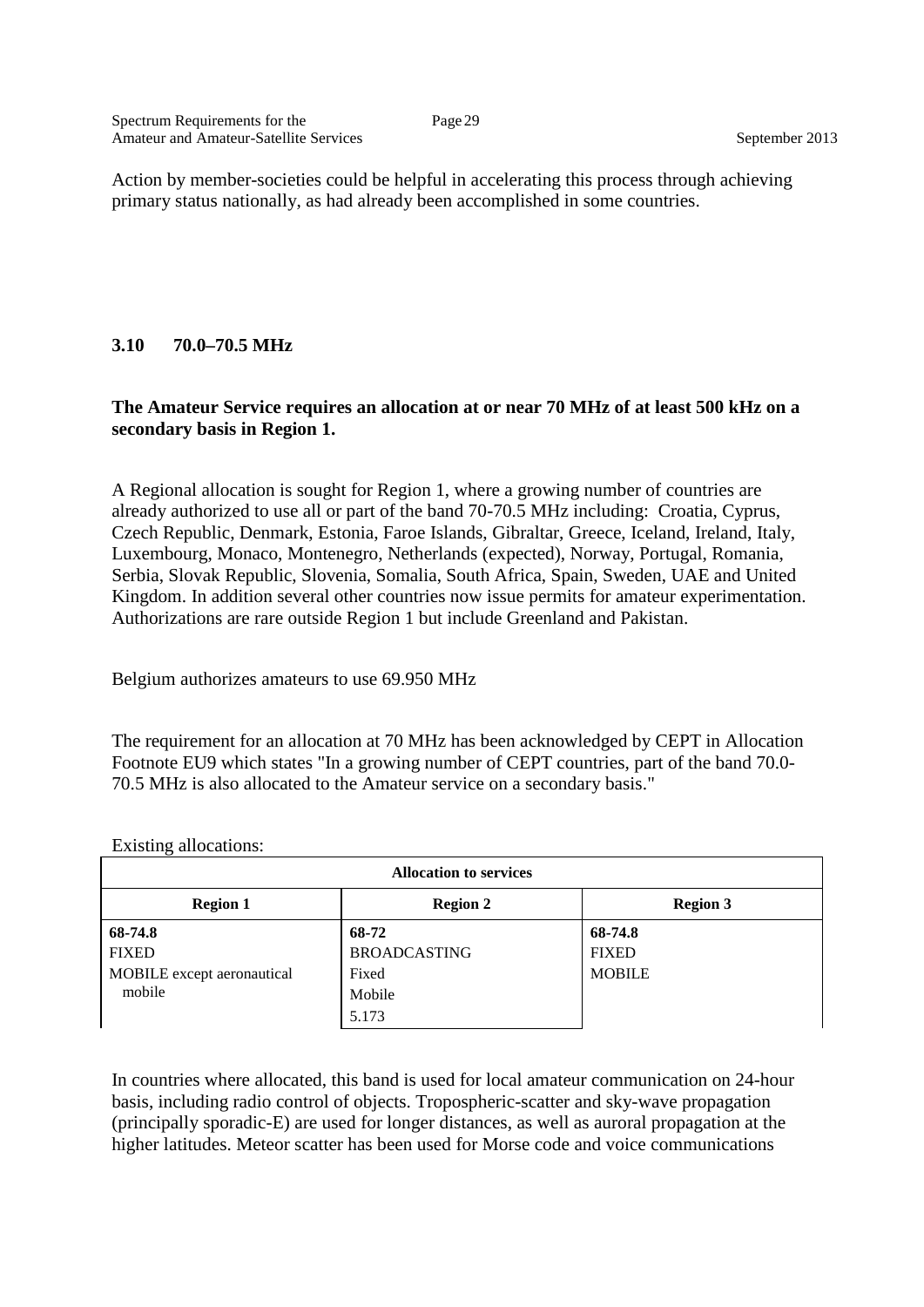primarily during meteor showers. Computer-based digital techniques make meteor scatter practical for distances up to 2000 km.

#### **3.11 420-450 MHz**

#### **The Amateur Service requires retention of the existing allocations in the 420-450 MHz band and opposes new uses by other services or low-power devices except where sharing or compatibility studies have been satisfactorily concluded.**

The Amateur-Satellite Service relies heavily on the sub-band 435-438 MHz, which presently is the only space-to-Earth amateur allocation between 146 MHz and 2.4 GHz. Because of the crowding of the existing band 435-438 MHz with unmanned amateur satellites and manned space stations, it is desirable to study expansion of the band.

Sharing in this band with the Radiolocation Service has been successful over many decades because of geographic separation and other factors. Recently, in the United States there has been interference from amateur stations to radiolocation stations, which has been resolved on a case-by-case basis by mitigation techniques or by taking amateur repeaters off the air.

A growing concern to the Amateur Service is the proliferation of low power devices in the ISM band 433.05-434.79 MHz (centre frequency 433.92 MHz) permitted in many Region 1 countries under RR No. **5.280**, and increasingly in Region 2 and 3 countries.

#### **3.12 1240-1300 MHz**

#### **The Amateur Service seeks retention of the band 1240-1300 MHz. The Amateur-Satellite Service seeks retention of the band 1260-1270 MHz and deletion of the "Earthto-space only" restriction.**

WRC-2000 allocated the band 1240-1300 MHz to the radiodetermination-satellite service for space-to-space use. In addition, WRC-2000 allocated the band 1260-1300 MHz to the radiodetermination-satellite service for space-to-Earth use such as for the European *Galileo*  positioning system. These actions do not change the Amateur and Amateur-Satellite Service allocations but present new sharing situations and potential operating restrictions.

#### **3.13 2300-2450 MHz**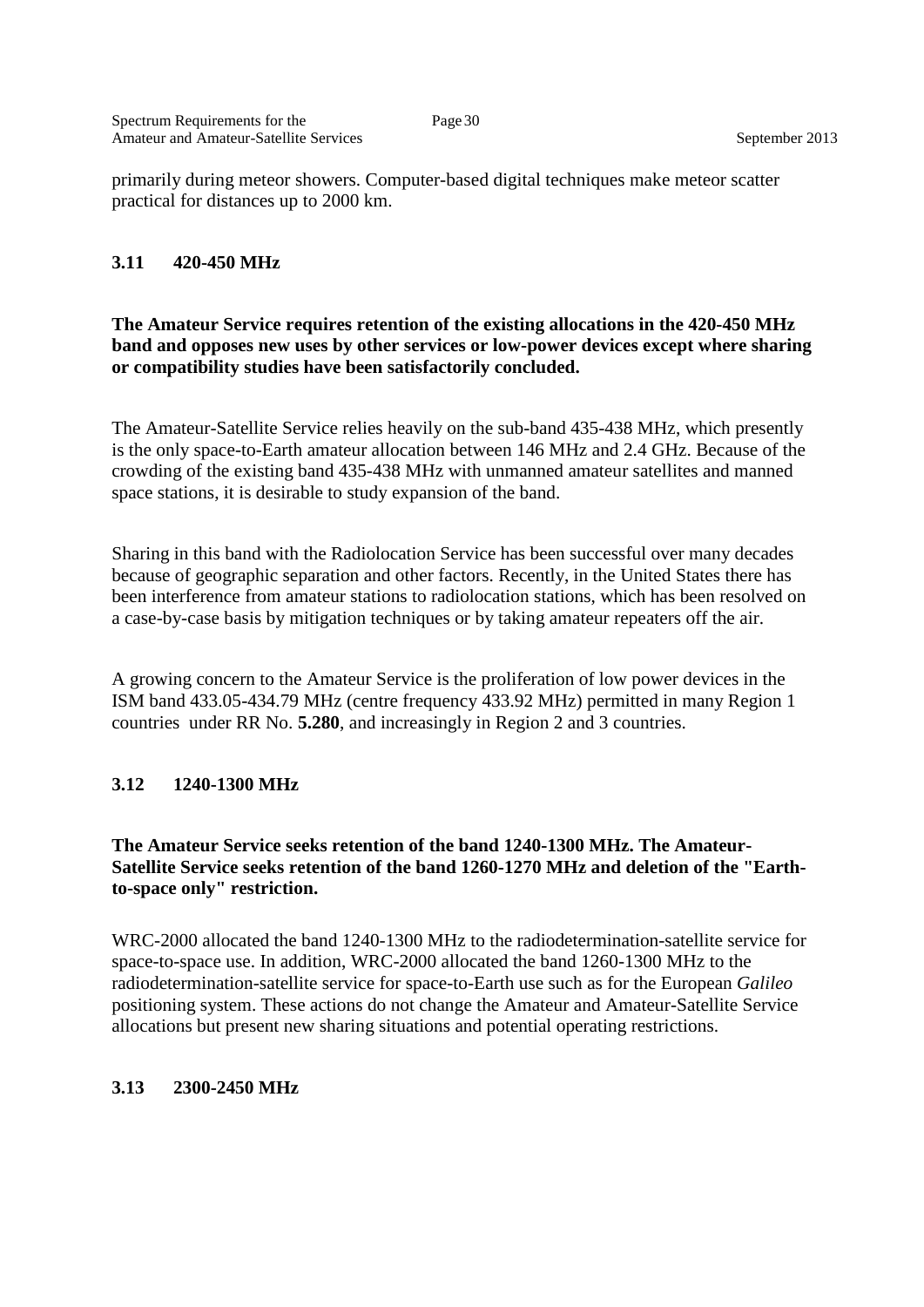#### **The Amateur Service requires retention of access to the band 2300-2450 MHz and upgrading where possible the band 2390-2450 MHz to primary status, and the Amateur-Satellite Service requires retention of the band 2400-2450 MHz.**

The band 2300-2450 MHz is allocated to the Amateur Service on a secondary basis in all three Regions. Actions by WARC-92, WRC-07 and certain administrations in their domestic allocations have reduced the amount of spectrum within this band available to the Amateur Service. The band 2400-2500 MHz is used for ISM applications and is increasingly congested by (unlicensed) low-power devices such as radio local area networks (RLANs) creating significant interference levels. Substitute spectrum for the Amateur Satellite Service, which is restricted to the ISM segment, is therefore sought.

#### **3.14 3300-3500 MHz**

Note: Additional study of this requirement is necessary in view of WRC-07 IMT decisions affecting frequencies in this range.

CEPT DSI Phase I considered an Amateur Service secondary allocation at 3400-3500 MHz. As a result, the following footnote was adopted by the CEPT:

**EU17**: In the sub-bands 3400-3410 MHz, 5660-5670 MHz, 10.36-10.37 GHz and 10.45-10.46 GHz the amateur service operates on a secondary basis. In making assignments to other services, CEPT administrations are requested wherever possible to maintain these sub-bands in such a way as to facilitate the reception of amateur emissions with minimal power flux densities.

In effect, EU17 allocates 3400-3410 MHz for amateur use in Europe and encourages administrations to afford some consideration to amateur weak-signal operations in the band. In Norway 3400-3410 MHz is allocated to the amateur and amateur satellite service on a secondary basis.

There has been a major effort by the telecommunications industry to promote the band

3400-3800 MHz for wireless access applications. WRC-07 identified the band 3400-3500 MHz for IMT applications in certain countries, which poses an additional difficulty for the Amateur Services in achieving improvement in the band 3400-3410 MHz with respect to upgrading the allocation or extending the allocation to Region 1.

#### **3.15 Frequencies above 275 GHz**

**The Amateur Services seek to obtain spectrum in the band 275-1000 GHz in order to provide for future development of the Amateur Services**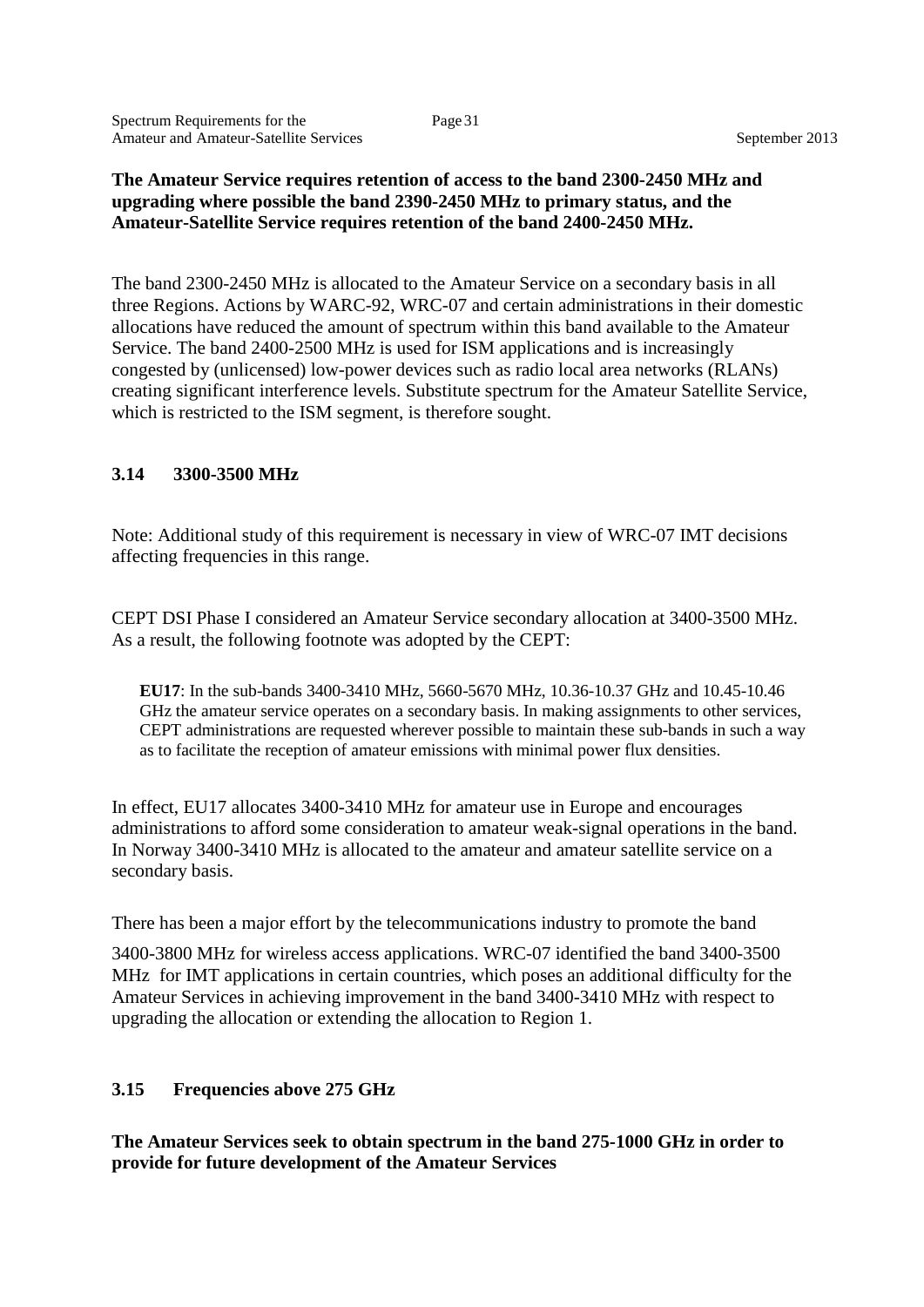Frequencies in this range have higher atmospheric absorption and a series of transmission windows and molecular resonances. As the potential for interference is relatively low, some administrations already permit their amateurs to experiment at these frequencies resulting in a number of innovative developments.

WRC-2000 extended the mandate of the ITU Radio Regulations to 275-1000 GHz but did not make any specific allocations to radiocommunication services. However, it did introduce radio regulation footnote 5.565 which lists bands above 275 GHz used by passive services that should be avoided by active services. This footnote was updated at WRC-12; the list of bands used by passive services was expanded greatly and now reads as follows:

**5.565** The following frequency bands in the range 275-1 000 GHz are identified for use by administrations for passive service applications:

– radio astronomy service: 275-323 GHz, 327-371 GHz, 388-424 GHz, 426-442 GHz, 453-510 GHz, 623-711 GHz, 795-909 GHz and 926-945 GHz;

– Earth exploration-satellite service (passive) and space research service (passive): 275-286 GHz, 296-306 GHz, 313-356 GHz, 361-365 GHz, 369-392 GHz, 397-399 GHz, 409-411 GHz, 416-434 GHz, 439-467 GHz, 477-502 GHz, 523-527 GHz, 538-581 GHz, 611-630 GHz, 634-654 GHz, 657-692 GHz, 713-718 GHz, 729-733 GHz, 750-754 GHz, 771-776 GHz, 823-846 GHz, 850-854 GHz, 857-862 GHz, 866-882 GHz, 905-928 GHz, 951-956 GHz, 968-973 GHz and 985-990 GHz.

The use of the range 275-1 000 GHz by the passive services does not preclude use of this range by active services. Administrations wishing to make frequencies in the 275-1 000 GHz range available for active service applications are urged to take all practicable steps to protect these passive services from harmful interference until the date when the Table of Frequency Allocations is established in the above-mentioned 275-1 000 GHz frequency range.

All frequencies in the range 1 000-3 000 GHz may be used by both active and passive services. (WRC-12)

In order to continue with their activities, the Amateur Services will require globally harmonised allocations of sufficient bandwidth to permit experimentation spaced throughout the range 275-1000 GHz. Given the distribution of radio telescope sites there appears to be potential for sharing with the radio astronomy service.

Primary allocations within these bands appear feasible. Bands within the 275 - 510 GHz range are the most ideal for the Amateur and Amateur Satellite Services, based on atmospheric attenuation. Frequencies identified by previous IARU studies were reviewed as